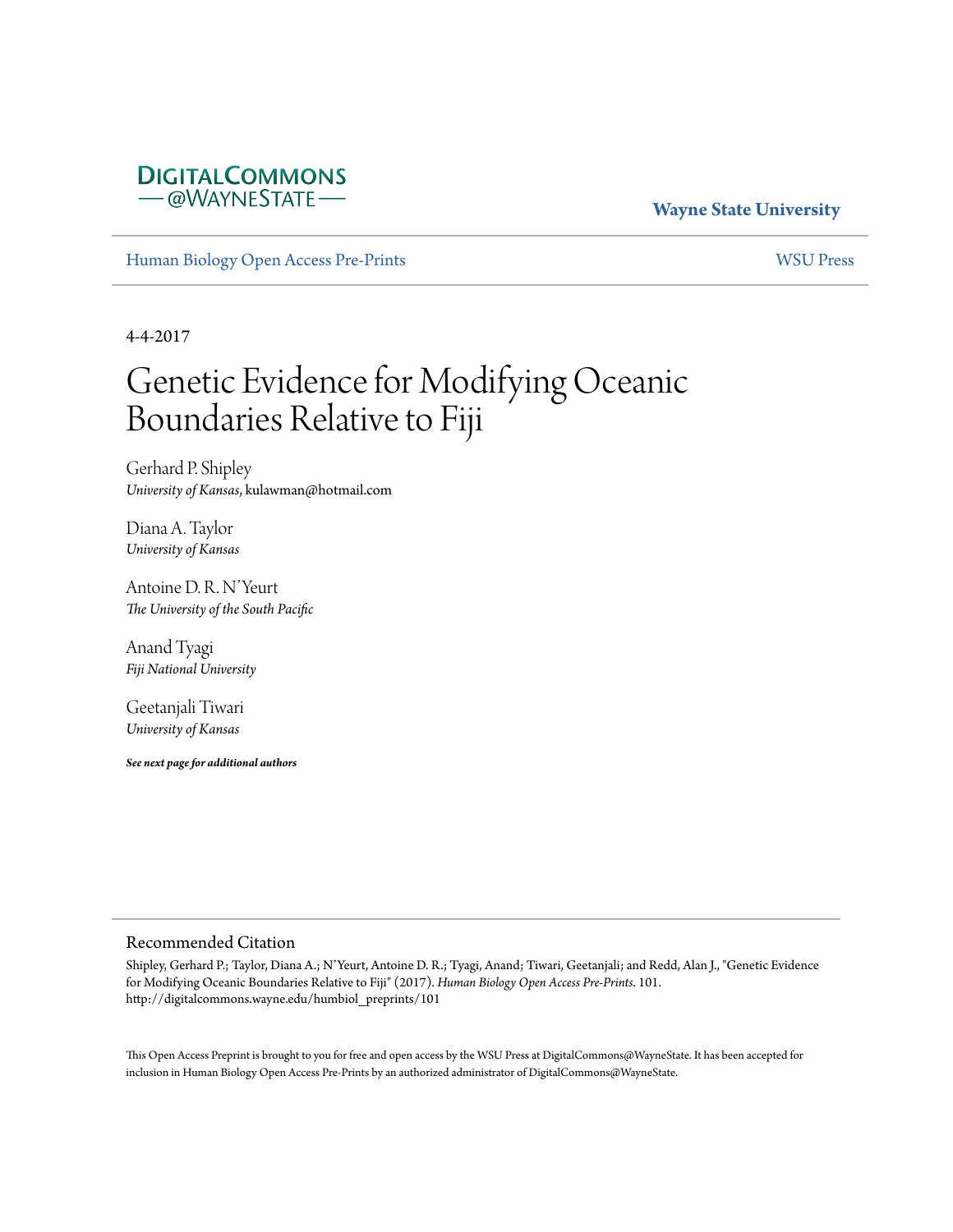#### **Authors**

Gerhard P. Shipley, Diana A. Taylor, Antoine D. R. N'Yeurt, Anand Tyagi, Geetanjali Tiwari, and Alan J. Redd

This open access preprint is available at DigitalCommons@WayneState: [http://digitalcommons.wayne.edu/humbiol\\_preprints/101](http://digitalcommons.wayne.edu/humbiol_preprints/101)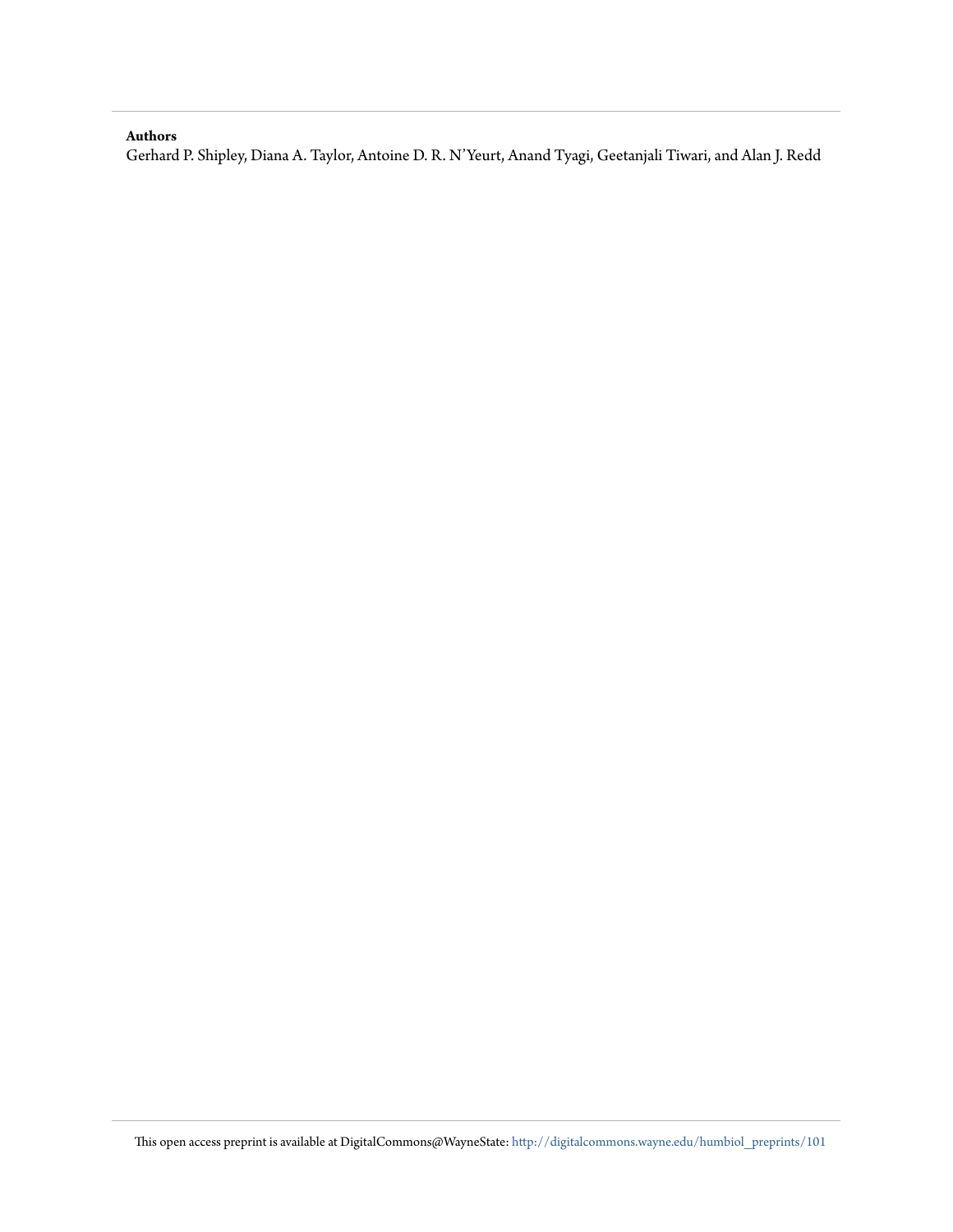Title: Genetic Evidence for Modifying Oceanic Boundaries Relative to Fiji [Gerhard P. Shipley](javascript:popUp()<sup>1</sup>, Diana A. Taylor<sup>1</sup>, Antoine D. R. N'Yeurt<sup>2</sup>, Anand Tyagi<sup>3</sup>, Geetanjali Tiwari<sup>1</sup>, Alan J. Redd<sup>1</sup>

Affiliations: <sup>1</sup>University of Kansas, <sup>2</sup>The University of the South Pacific, <sup>3</sup>Fiji *National University.*

Corresponding author: Gerhard P. Shipley Department of Anthropology University of Kansas, Fiji\_Genetics@outlook.com

Issue: 88.3 Keywords: Fiji, Rotuma, Y, mtDNA, oceanic boundaries, Central Oceania

#### Abstract:

We present the most comprehensive genetic characterization to date of five Fijian island populations: Viti Levu, Vanua Levu, Kadavu, the Lau Islands, and Rotuma, including non-recombinant Y (NRY) chromosome and mitochondrial DNA (mtDNA) haplotypes and haplogroups. As a whole, Fijians are genetically intermediate between Melanesians and Polynesians, but the individual Fijian island populations exhibit significant genetic structure reflecting different settlement experiences in which the Rotumans and the Lau Islanders were more influenced by Polynesians, and the other Fijian island populations were more influenced by Melanesians. In particular, Rotuman and Lau Islander NRY chromosomal and mtDNA haplogroup frequencies and Rotuman mtDNA hypervariable segment 1 (HVS1) region haplotypes more closely resemble those of Polynesians, while genetic markers of the other populations more closely resemble those of the Near Oceanic Melanesians. Our findings provide genetic evidence supportive of modifying regional boundaries relative to Fiji, as has been suggested by others based on a variety of non-genetic evidence. Specifically, for the traditional Melanesia/Polynesia/Micronesia scheme, our findings support moving the Melanesia-Polynesia boundary so as to include Rotuma and the Lau Islands in Polynesia. For the newer Near/Remote Oceania scheme, our findings support keeping Rotuma and the Lau Islands in Remote Oceania and locating the other Fijian island populations in an intermediate or "Central Oceania" region to better reflect the great diversity of Oceania.

In prior work (Shipley et al. 2015), we examined genetic markers in five Fijian island populations (Viti Levu, Vanua Levu, Kadavu, Rotuma, and the Lau Islands), and found that Fiji is not genetically homogenous but rather exhibits significant genetic structure among these populations. In particular, we found significant genetic structure for NRY chromosomal short tandem repeat (NRY-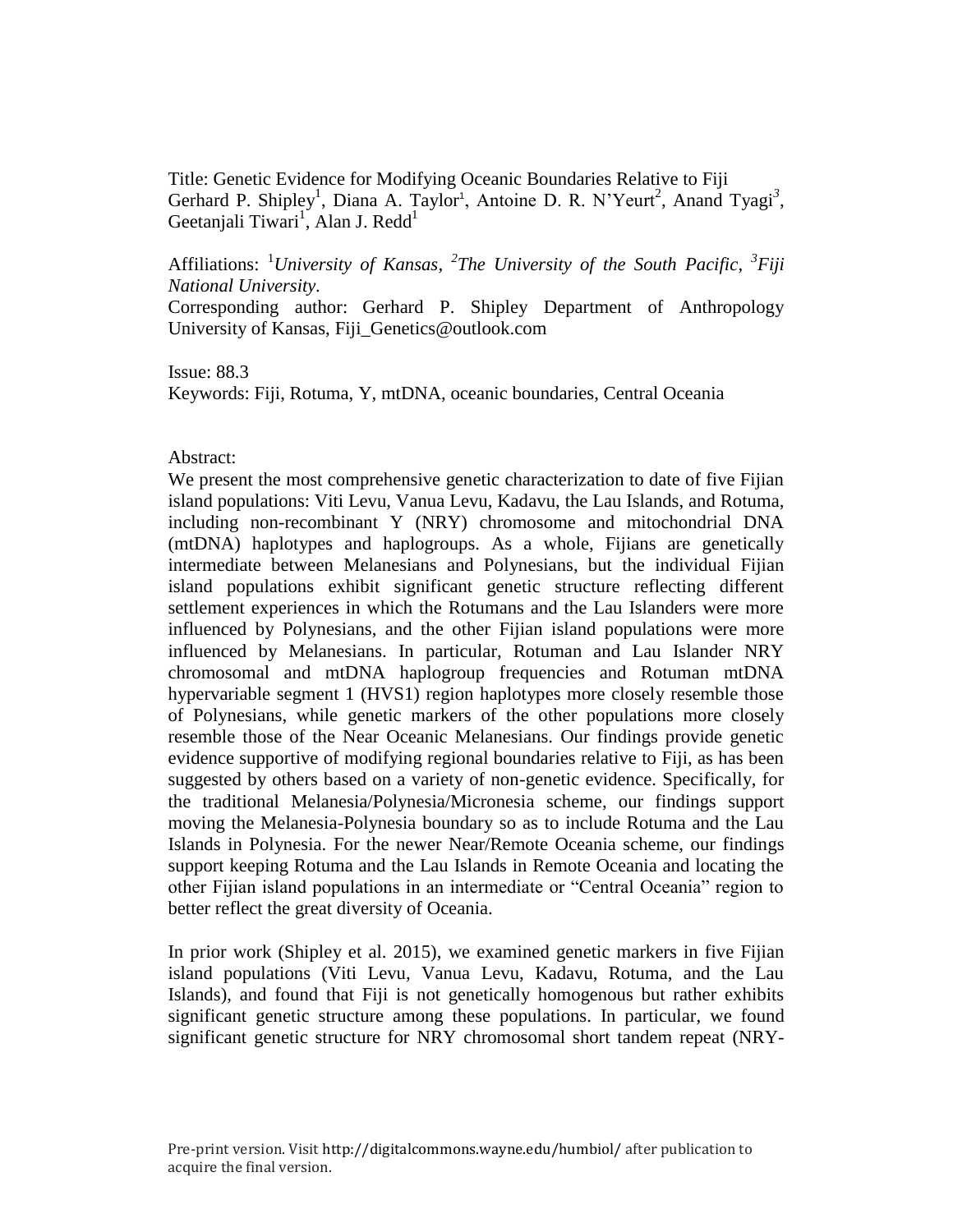STR) haplotypes, both with and without the Rotumans, and found that Rotuman mtDNA haplogroup frequencies and HVS1 region haplotypes are much more similar to those of Polynesian populations than those of the other Fijian populations. However, that study was limited by the number and types of genetic markers and the relatively small Rotuman sample size. In the current study, we have examined NRY chromosomal single nucleotide polymorphisms (NRY-SNPs) to determine Y chromosomal haplogroup frequencies, substantially increased the number of Rotuman samples, and applied our findings to the ongoing debate over Oceanic boundaries relative to Fiji, both with regard to the traditional Melanesia/Polynesia/Micronesia (MPM) scheme and the newer Near/Remote Oceania (NRO) scheme.



**Figure 1. Current Melanesia-Polynesia-Micronesia scheme (left), with Fiji boxed, and current Near-Remote Oceania scheme (right), with Fiji boxed.**

The origins of and arguments for and against the MPM and NRO schemes are complex and a full treatment is beyond the scope of this paper, but a short introduction is necessary in order to better understand the significance of our findings and conclusions. The MPM scheme (shown in Figure 1(Left)) resulted from Dumont d'Urville's (1832) initial division of Oceania into three regions (actually four, including Malaysia (Tcherkezoff 2003)). "As geographic referents, the terms Melanesia, Polynesia, and Micronesia have generally neutral connotations," (Clark 2003:157) but, like many such concepts of the period, also carry racial implications. Dumont d'Urville located the lighter-skinned Polynesians (and Malaysians) higher, the Micronesians intermediate, and the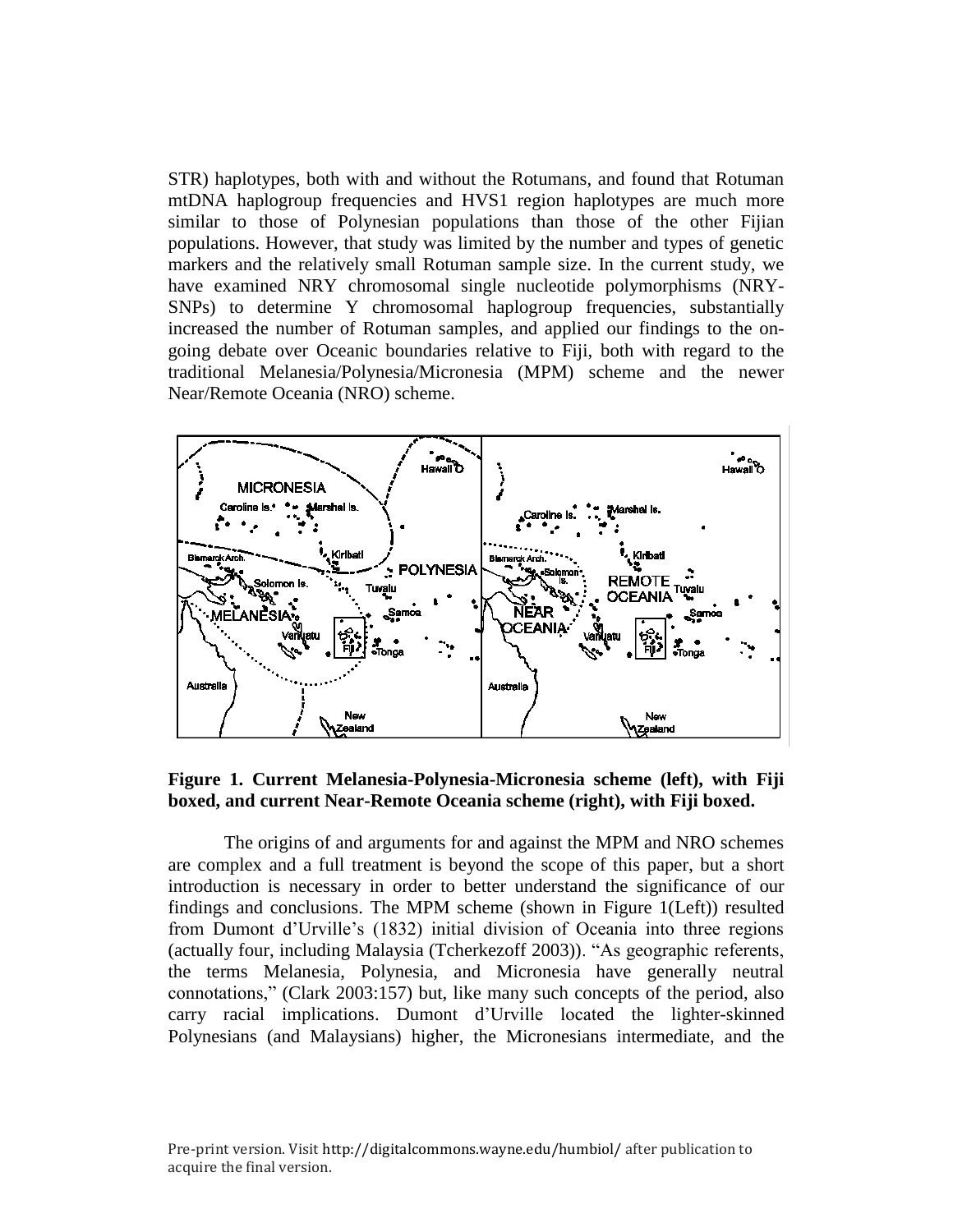darker-skinned Melanesians lower on a socio-evolutionary scale (Clark 2003, citing Dumont d'Urville 1832; Tcherkezoff 2003). Fijians were ranked highest among Melanesian populations because they had been "improved" by contact with Polynesians (Clark 2003, citing Dumont d'Urville 1832). While recognizing the need to divide Oceania into manageable and meaningful regions, some, such as Thomas et al. (1989), have expressed dislike for the MPM scheme because of its tainted beginnings, and have argued for a different scheme that is supported by scientific evidence. Others, such as Sahlins, have argued that assertions that the continued use of the terms "Melanesia" and "Polynesia" perpetuates racism and bigotry can only be sustained if these distinctions have no value whatsoever and are instead nothing more than ideological survivals (Thomas et al. 1989). This second group has noted that work done in all areas of anthropology is "sufficient to explain the continuing anthropological disposition to distinguish Polynesia and Melanesia–*despite rather than because* of the original basis of the contrast, long ago disavowed"–i.e., the MPM scheme *is* supported by scientific evidence (Thomas et al. 1989:37, emphasis in original). A small third group, which includes Guiart (1982) and Spriggs (1984), has argued against what it saw as a racial bias against Melanesia and in favor of Polynesia, and ultimately asserted that there is no legitimate basis for distinguishing between Melanesians and Polynesians or for deriving Polynesians from any place but Melanesia. However, that assertion contradicts strong scientific evidence. In particular, Guiart (1982) seemed primarily concerned with Pan-Pacific nationalism and the "unity of Oceanic peoples" (Guiart 1982:143), and Spriggs (1984) seemed primarily concerned with the political utility of "a Melanesian origin for the Polynesians" (Spriggs 1984:222).

The NRO scheme (shown in Figure 1(Right)) was introduced by Pawley and Green (1973) and subsequently refined by Green (e.g., 1991) as an alternative to the MPM scheme. Into Near Oceania they placed New Guinea, the Bismarck Archipelago, and the Solomon Islands east to San Cristobal, almost all of which were settled by Papuan-speaking peoples no later than  $\sim$ 40,000 years ago (Kirch 2000). Into Remote Oceania they placed all of the islands east and north of the Santa Cruz Islands, almost all of which were settled by Austronesian-speaking peoples beginning ~3,200 years ago (Kirch 2000). Pawley and Green (1973) based their bipartite division on such factors as settlement date, material culture, language, island density, and floral and faunal diversity differences, but, importantly, not on genetic or other biological evidence. Perhaps realizing that reducing the already overly inclusive three regions to two regions did an even greater disservice to the great diversity of Oceania, Pawley and Green (1973) further defined an Eastern Pacific division within Remote Oceania, including all of the islands east of Samoa and Niue plus New Zealand and the Chatham Islands, based on material culture differences. Similarly, Finney (1994), though favoring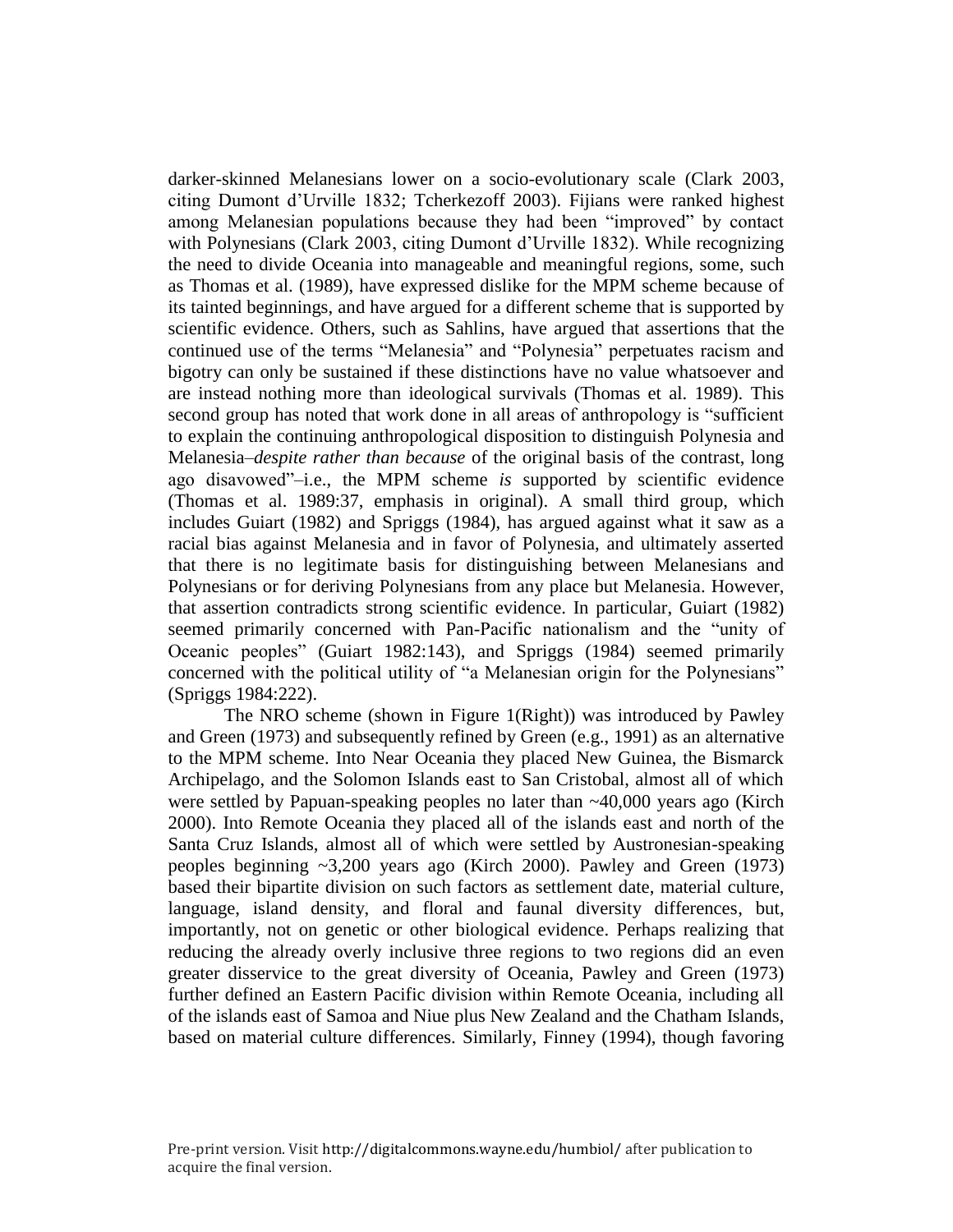the NRO scheme but perhaps also sensing the unwieldiness of Remote Oceania as a single category, divided Remote Oceania into West Polynesia in which he included Fiji, Tonga, and Samoa, and East Polynesia in which he included the remainder of the original Remote Oceania region. The NRO scheme more accurately reflects the clearly distinct initial settlement dates of the two regions, with parts of Near Oceania having been settled as much as 55,000 years earlier than the remotest islands of Remote Oceania. However, this treats settlement as a single event rather than a process, as though the moment the first Lapitan set foot on previously uninhabited eastern Melanesian lands the act of settling those lands was complete. Just as the process of settling the Americas likely involved multiple waves of settlers over an extended period of time (e.g., Reich et al. 2012), the process of settling eastern Melanesia (or western Remote Oceania), especially a boundary area like Fiji, also spanned a period of time during which admixing occurred with one or more waves of eastwardly migrating Melanesians and westwardly migrating Polynesians.

Although many have argued explicitly against the long-standing MPM scheme (e.g., Thomas et al. 1989; Finney 1996), ambiguously against it (e.g., Kirch 2010, who acknowledged the value of "Polynesia," and allowed that "Micronesia" was an exception within Remote Oceania, but rejected the usefulness of "Melanesia"), or for it (e.g., Sahlins' and Stephenson's comments to Thomas et al. 1989), many continue to use it rather than or alongside the NRO scheme. "There is still little evidence that Dumont d'Urville's tripartite division of the Pacific is in any danger of being replaced…" (Clark 2003:157). Perhaps this is because the tripartite scheme has evolved beyond its original basis and is now supported by meaningful anthropological evidence, or perhaps it is because the bipartite scheme is less reflective of the great diversity of Oceania, especially its genetic diversity. However, both schemes can be improved through boundary adjustments as new information comes to light. In particular, as Sahlins noted, the most disputed boundary between Melanesian Fiji and Polynesian Tonga is likely outmoded and in need of closer examination (Thomas et al. 1989).

Fiji is treated very differently by the two schemes. Under the MPM scheme, Fiji is located at the boundary of Melanesia and Polynesia, which accurately reflects its liminal nature and transitionary characteristics as the "Gateway to Polynesia." Fijians have traditionally been classified as Melanesian based on their cultural practices and some morphological features (Spriggs 1997), but they share much in common linguistically (Geraghty 1983), phenotypically (Howells and Moss 1933), and genetically (Kayser et al. 2006; Shipley et al. 2015) with Polynesian populations. Tellingly, as many as 35% of Samoan legends connect it with Fiji, including Samoa's creation story which tells of the simultaneous creation of Samoa, Tonga, and Fiji (Barnes and Hunt 2005). Thus, although originally settled by the Lapitans  $\sim 3,100$  years ago (Rutherford et al.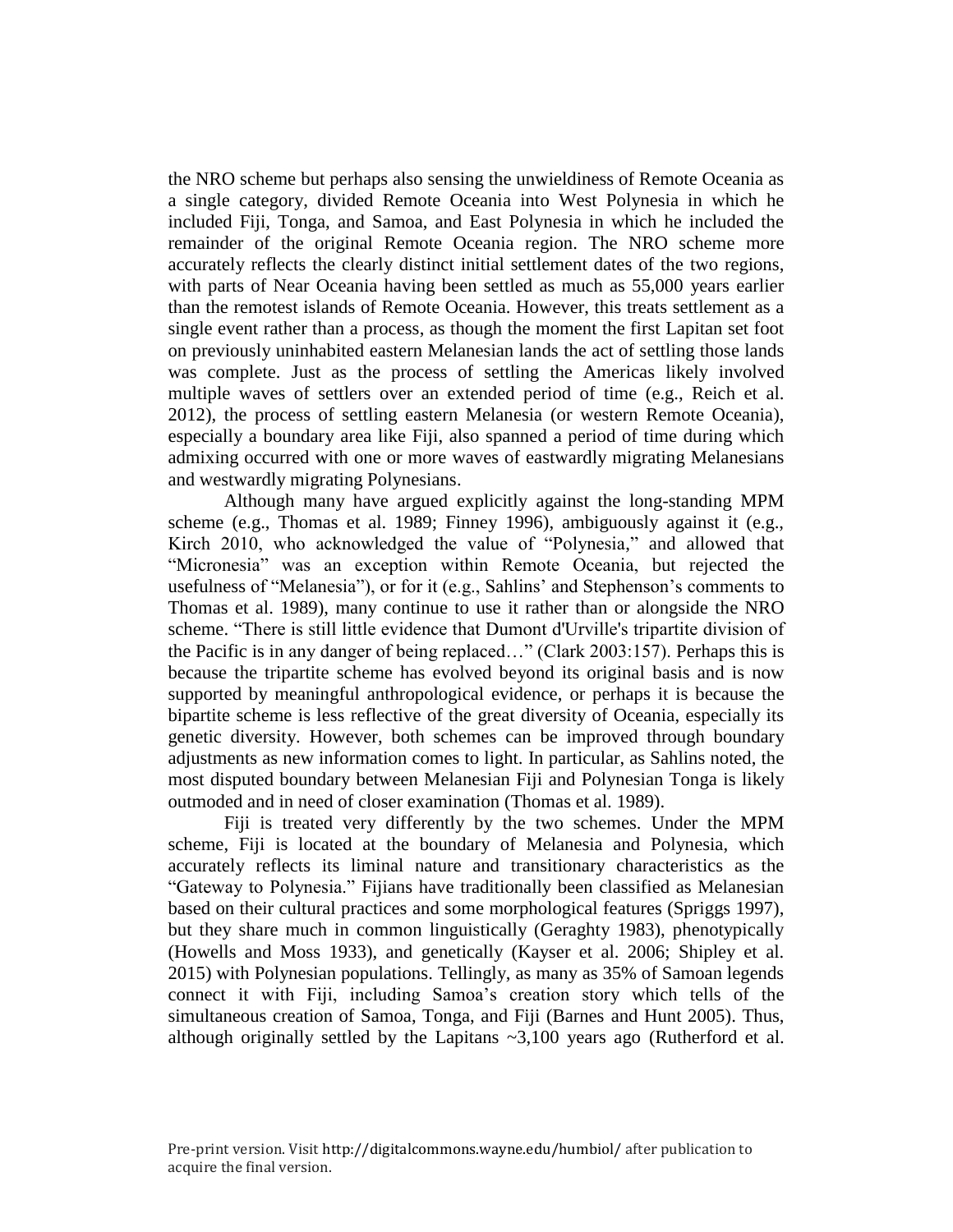2012), modern Fijians are a complex blend of Melanesian and Polynesian characteristics, due at least in part to forward and backward migrations into Fiji during the settlement process (e.g., Kirch 2000; Clark 2003; Barnes 2005; Addison and Matisoo-Smith 2010; Wollstein et al. 2010; Sheppard 2011; Duggan and Stoneking 2014; Shipley et al. 2015). For example, based on an analysis of ~1 million SNPs, Wollstein et al. (2010:1989) found that Fijians were of 65% Polynesian and 35% Near Oceanic ancestry, and have approximately twice as much Near Oceanic ancestry than do Polynesians, "thereby suggesting substantial contact between Fiji and Near Oceania that did not extend to Polynesia."

The majority of Fijians reside on the larger western islands of Viti Levu, Vanua Levu, and Kadavu, and are culturally, phenotypically, and genetically more influenced by Melanesia (Spriggs 1997), while a significant minority of Fijians reside on the northern island of Rotuma and the eastern Lau Islands, and are culturally (Kirch 2000), phenotypically (Howells and Moss 1933), and linguistically (Geraghty 1986) more influenced by Polynesia. In that light, some have suggested dividing Fiji between Melanesia and Polynesia. For example, in his Outline Map of the South Pacific, Linton (1926) depicted the Melanesia-Polynesia boundary bisecting Fiji, but gave no indication as to which Fijian islands belonged in which region. In his isolation plot of Polynesian islands, Irwin (1990) placed Fiji in a voyaging sphere with western Polynesia (i.e., Samoa and Tonga), but showed Rotuma as being distinct from the rest of Fiji. Burley (2013) identified archaeological support for moving the boundary between Melanesia and Polynesia to within the Fijian group, with Rotuma and the Lau islands being grouped with Polynesia. Others consider all of Fiji to be within Polynesia (Kayser et al. 2006; Mirabal et al. 2012), while still others have characterized western Polynesia as consisting of Tonga, Samoa, and Tuvalu, and left Fiji in Melanesia (Whyte et al. 2005). As Kirch (2000:156) noted, "anthropologists have never quite known how to deal with Fiji. It is a sort of 'between' archipelago, situated geographically closer to Western Polynesia…yet usually classified as a 'Melanesian' culture…Fiji thus shares an identical foundation culture as Western Polynesia…[but] continued in later millennia to receive both genetic and cultural influences from the west (i.e., from 'Melanesia')." Despite this, Fiji has no special significance whatsoever under the NRO scheme, being located approximately 1250 km east of the boundary between Near and Remote Oceania. Even under Pawley and Green's (1973) and Finney's (1994) attempts to further subdivide Remote Oceania, Fiji's non-liminal location within the scheme is incommensurate with its liminal reality.

Among Fijian island populations, Rotuma probably received its first settlers ~3,000 years ago along with the region generally, and the earliest physical evidence for human occupation was found at Itu'muta and carbon-dated to  $\sim 2,000$ years ago (Howard and Rensel 2007). After perhaps several hundred years of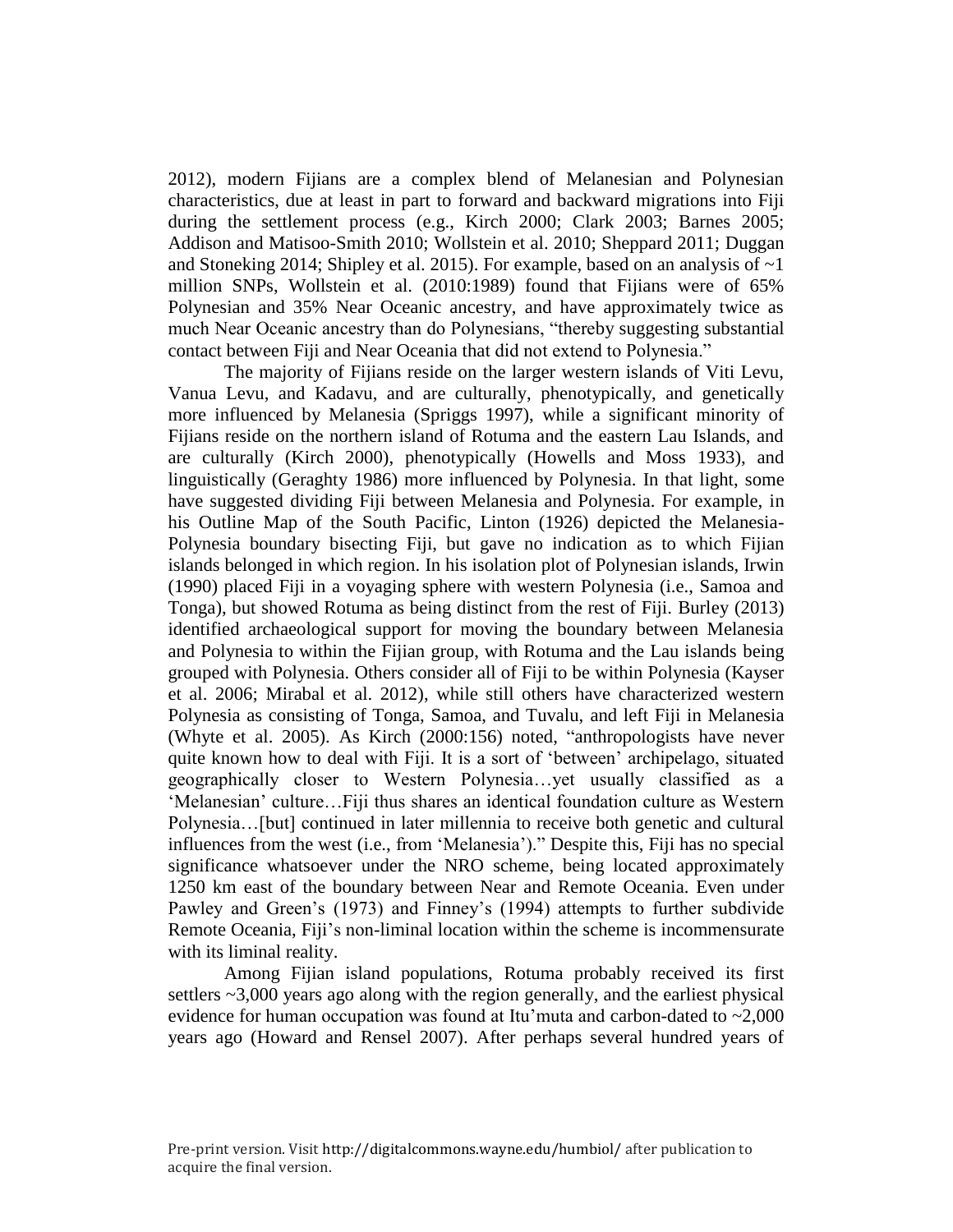insignificant contact with other peoples, a backward flow of Polynesians, particularly Samoans and Tongans, from east to west, reached Rotuma (Howard and Rensel 2007). Rotumans' own oral history supports the influence of Samoa, Tonga, and other-than-Fijian influence on their language and culture, as Rotuma was visited by voyagers from Niuafo'ou, Tonga, Futuna, Tuvalu, Tarawa, and Polynesian outliers, and, in turn, early Rotuman voyagers traveled as far as Tikopia and Anuta to the west, and Bora Bora to the east (Howard and Rensel 2007).

HMS Pandora made the first recorded European sighting of Rotuma in 1791, while searching for the mutineers of HMS Bounty. Like many Pacific islands, Rotuma received a number of European and non-European castaways and ship-jumpers, suffered tragic depopulation due to the introduction of foreign diseases, such as measles, and experienced sex-biased outmigration as young men left on European vessels (Howard and Rensel 2007). As a result, there are several potential influences on Rotuman genetics, including (1) an initial founder effect; (2) genetic drift due to small population size; (3) pre-contact gene flow with other Oceanic peoples; (4) post-contact gene flow with Europeans and other non-Oceanic peoples; and (5) one or more potential bottleneck effects due to, e.g., disease or sex-biased migration. Phenotypically, most modern Rotumans are Polynesian in appearance, with light skin, black wavy hair, and Polynesian facial features (Howard and Rensel 2007). Linguistically, Rotuman shares a substantial portion of its vocabulary with Samoan and Tongan (Howard and Rensel 2007). Genetically, Rotumans exhibit the sex-biased admixture which is so distinctive of Polynesia (Shipley et al. 2015).

Similarly, the Lau Islands are located closest to Polynesia and served as a bridge between greater Fiji and Tonga (Kirch 2000). In fact, Tongans established colonies in Lau, and Tongan canoe builders worked in Lau in order to access the larger trees, resulting in "strongly Polynesianized Lauan" society (Thompson 1938:193). The largest island, Lakeba, contains the largest Lapita site found in Fiji and western Polynesia (Best 1984), and historically served as a "Crossroads of the Sea" (Hage and Harary, 1996). Obsidian flakes found on Lakeba and dated to 2,500 years ago have been identified as products of Tonga (Best 1984; confirmed by Reepmeyer and Clark 2010). Linguistically, the Lauan language has been heavily influenced by Tongan and contains a large number of Polynesian loan words (Geraghty 1983).

# **Materials and Methods**

The majority of buccal cell samples were obtained in 2008 from individuals at the University of the South Pacific's main campus in the capital city of Suva, on Vitu Levu. Additional Rotuman buccal cell samples were obtained in 2014 from Suva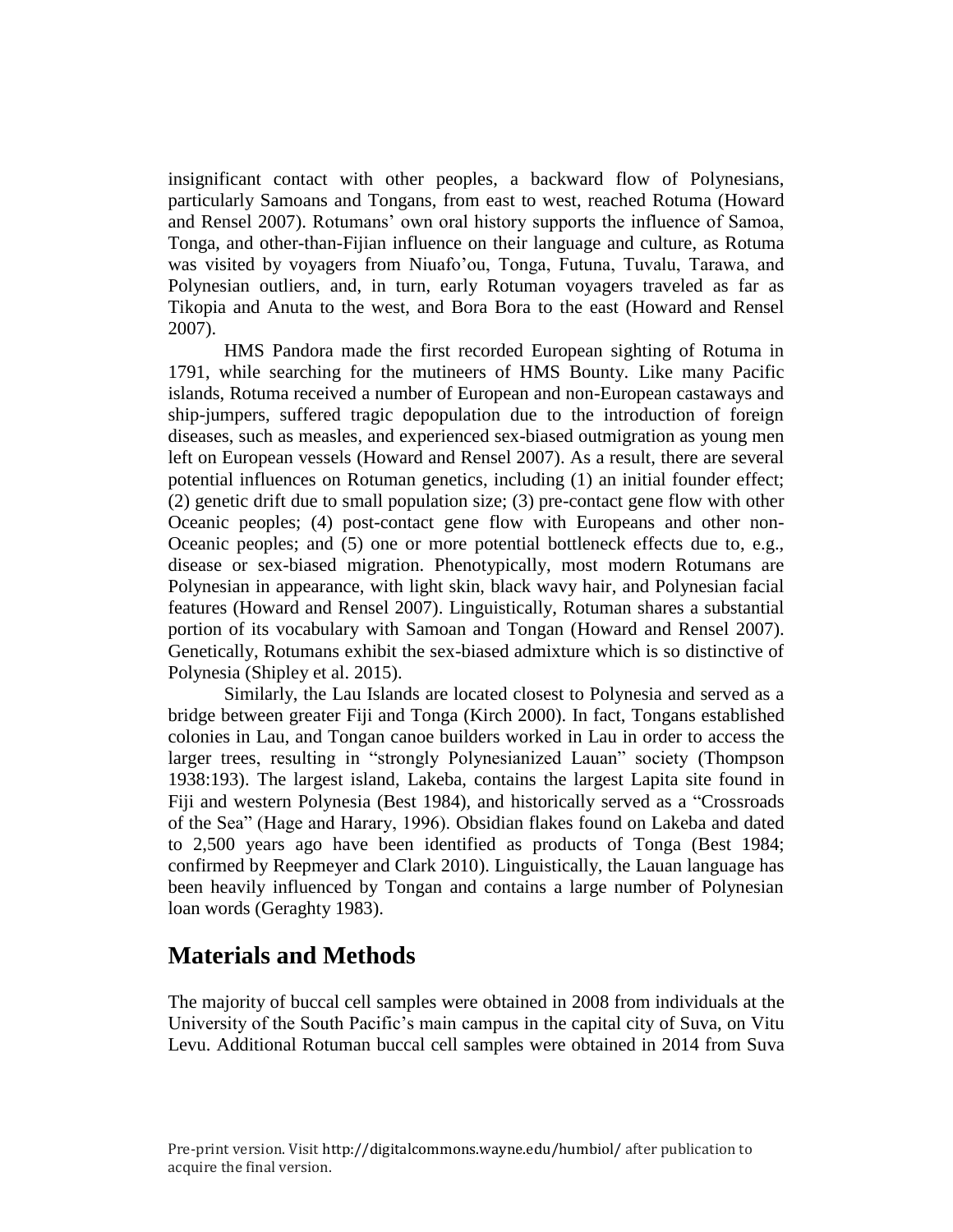and the island of Rotuma. DNA was extracted from these samples using the phenol-chloroform method (Sambrook and Russell 2001). Participants whose samples were used for Y chromosome analysis were able to identify their own and at least their father's islands of birth, and those whose samples were used for mtDNA analysis were able to identify their own and at least their mother's islands of birth. All participants gave informed consent, and all samples were obtained and handled in accordance with the human subject research requirements of the University of Kansas and the University of the South Pacific in Fiji.

With regard to the Y chromosome, in addition to the 102 male samples previously reported (Shipley et al. 2015), 16 new male Rotuman samples were similarly processed using an AmpFlSTR® YFILER<sup>™</sup> PCR amplification kit (Applied Biosystems) to determine the alleles for 17 NRY-STR loci (DYS19, DYS385a/b, DYS389I, DYS389II-I, DYS390, DYS391, DYS392, DYS393, DYS438, DYS439, DYS448, DYS456, DYS458, DYS635, and YGATAH4). Fragment analyses of the new samples were performed by the University of Arizona Genetics Core (UAGC), and fragment lengths were determined using PEAK SCANNER<sup>™</sup> (by Applied Biosystems). Additional NRY-STR data were taken from the literature (Delfin et al. 2012), and additional NRY-STR data for the Polynesian islands of Samoa, Tonga, and Tahiti were provided by AJR. For the Y chromosomal analysis, recognizing the genetically intermediate nature of Eastern Melanesia (or Central Oceania), no Remote Oceanic populations (i.e., the Santa Cruz Islanders and the Vanuatuans) or Polynesian Outlier populations were included in our genetic characterization of Melanesia. The data for Polynesia were limited to alleles for 9 loci (DYS19, DYS385a/b, DYS389I, DYS389II-I, DYS390, DYS391, DYS392, DYS393), so the data for all populations were correspondingly reduced to facilitate analysis. An AMOVA analysis for the five Fijian populations was performed, Slatkin's linearized  $F_{ST}$  genetic diversity distances (Slatkin 1996) between the various Melanesian, Fijian, and Polynesian populations were determined using ARLEQUIN 3.11 (by Excoffier and Schneider 2005). Separate analyses were performed in which Polynesian and Melanesian island populations were treated as distinct island populations and in which they were collapsed into two respective regional populations.

Additionally, NRY-SNP haplogroups were determined for 100 of the male Fijian samples using the primers and PCR profiles shown in Table 1. Sequencing was performed by the UAGC, and haplogroup-defining SNP positions were examined in SEQUENCHER 4.8® (Gene Codes Corporation). NRY-SNP haplogroups were characterized as Asian, Asian-descended, Polynesian (i.e., C2a1-P33, which is Melanesian-descended but arose in Polynesia and is characterized as strongly Remote Oceanic by, e.g., Cox et al. (2007) and Delfin et al. (2012)), or Melanesian based on characterizations in the literature (Kayser et al. 2006; Delfin et al. 2012). To facilitate comparison, the NRY-SNP haplogroup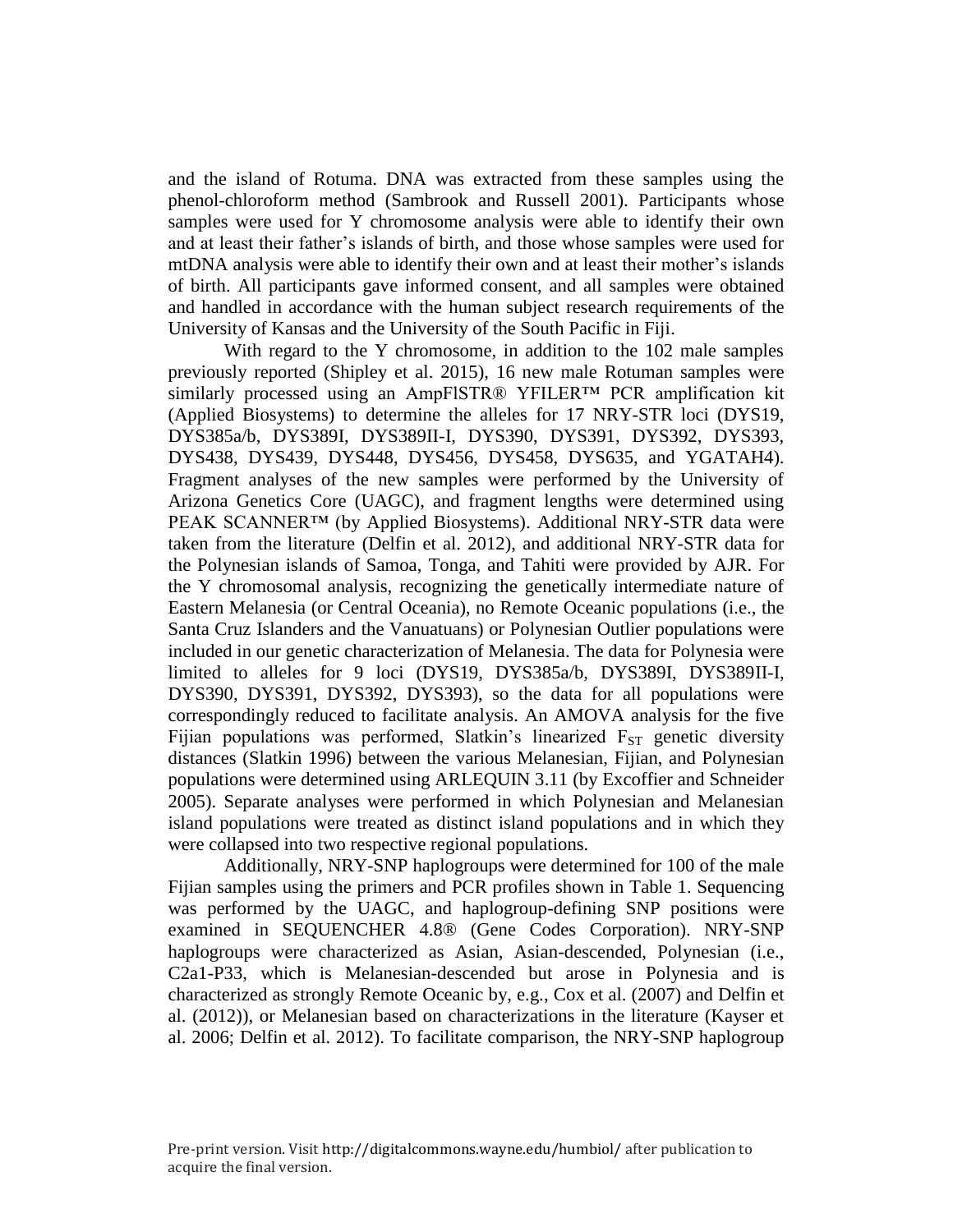frequencies for Melanesia and Polynesia (from Delfin et al. 2012) shown in Table 4 were limited to the same individual haplogroups and haplogroup families determined for the five Fijian island populations as shown in Table 2.

With regard to the mtDNA, in addition to the 107 male and female samples previously reported (Shipley et al. 2015), 19 new male Rotuman samples were similarly processed using light-chain (L) primer L-15996 (5'- ACTCCACCATTAGCACCCAAAGC-3') and heavy-chain (H) primer H-16401 (5'-CACCATCCTCCGTGAAATCA-3') to determine the sequence for a 405 base pairs (bps) fragment from the mtDNA HVS1 region. Sequencing of the new samples was performed by the UAGC. The forward and reverse fragments were visualized using SEQUENCHER® 4.8 (by Gene Codes Corporation), and aligned to the revised Cambridge Reference Sequence. Substitutions within each sequence were examined to ensure proper sequence calling, and a consensus sequence was constructed by merging the two fragments. MtDNA haplogroups were assigned based on substitutions identified in the literature (Friedlaender et al. 2007; Van Oven and Kayser 2009), and each haplogroup was characterized as either Asian or Melanesian based on the origin of the lineage rather than the location where the particular haplogroup may have arisen. For example, we characterized haplogroups B4a1a1 and B4a1a1a as Asian because the B4 lineage originated in Asia, even though B4a1a1 itself may have arisen in Melanesia among Asiandescended peoples (Mirabal et al. 2012) and B4a1a1a is very strongly associated with Polynesia (Redd et al. 1995). Additional mtDNA HVS1 sequences for various Melanesian islands were obtained from GenBank (accession numbers JN017205–JN017907). These sequences were 340 bp long, so the Fijian sequences were correspondingly trimmed to facilitate analysis. The mtDNA HVS1 sequences were analyzed in the same manner as the NRY-STR data. Again, to facilitate comparison, the mtDNA haplogroup frequencies for Melanesia and Polynesia (from Delfin et al. 2012) shown in Table 4 were limited to the same individual haplogroups and haplogroup families determined for the five Fijian island populations as shown in Table 3.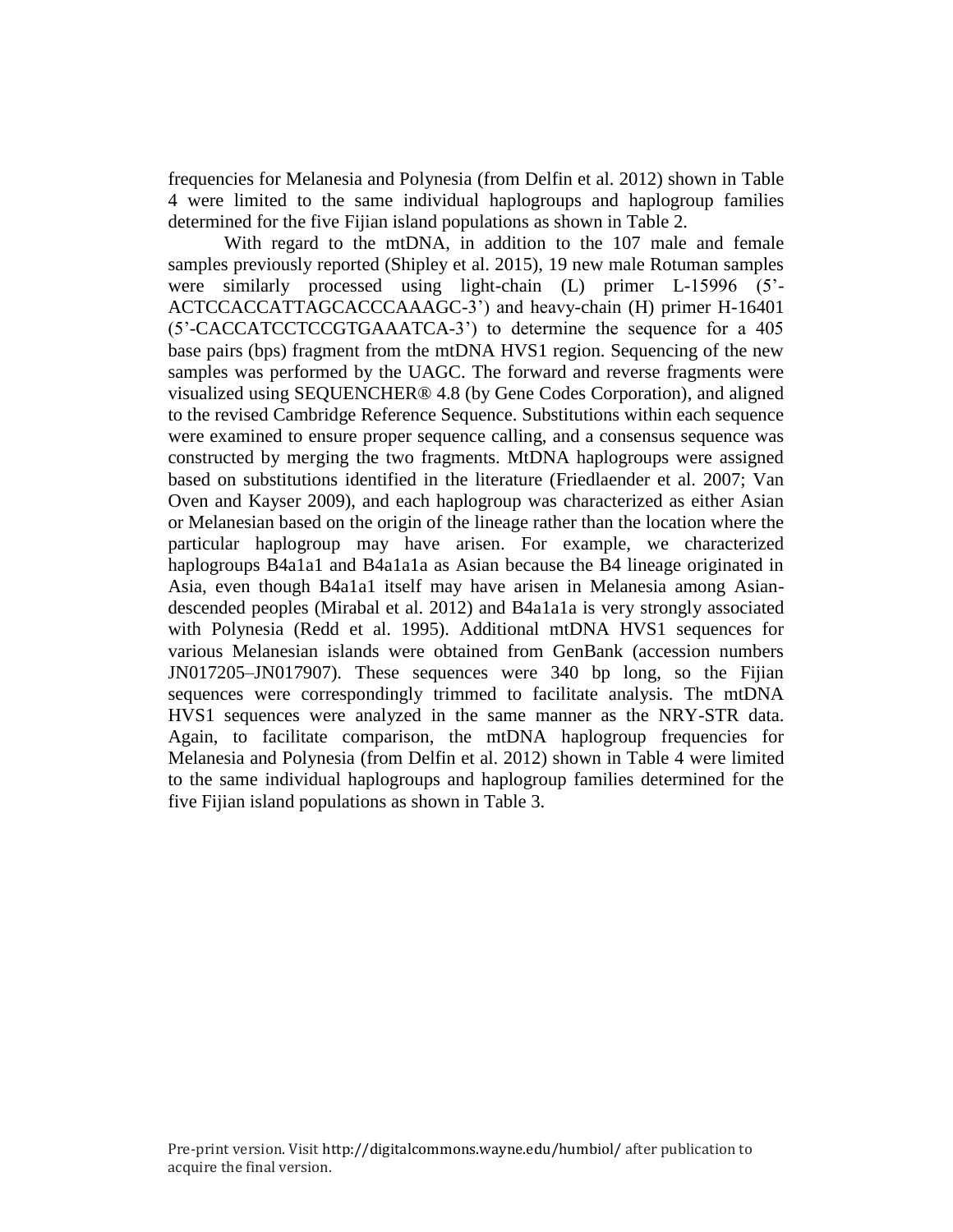| <b>SNP</b>                                                                                                                                                                                                          | HG                         | <b>Primers</b>                      | <b>SNP</b>        | Profile                        |  |  |  |
|---------------------------------------------------------------------------------------------------------------------------------------------------------------------------------------------------------------------|----------------------------|-------------------------------------|-------------------|--------------------------------|--|--|--|
| RPS4Y                                                                                                                                                                                                               | C<br>family                | F 5'-CTGTACTTACTTTTATCTCCTC-3'      |                   | *Standard,<br>$X = 54^{\circ}$ |  |  |  |
|                                                                                                                                                                                                                     |                            | R 5'-CAGCAACAGTAAGTCGAATG-3'        | $C\rightarrow T$  |                                |  |  |  |
| M38                                                                                                                                                                                                                 | C <sub>2</sub>             | F 5'-CAGTTTTTAGAGAATAATGTCCT-3'     |                   | *Standard,                     |  |  |  |
|                                                                                                                                                                                                                     | family                     | R 5'-TTAAAGAAAAGAAAAGCAGATG-3'      | $T \rightarrow G$ | $X = 60^\circ$                 |  |  |  |
|                                                                                                                                                                                                                     | C2a<br>family              | F 5'-ATAAATACAAAATCACCTGATGGAT-3'   | $C\rightarrow T$  | *Standard,<br>$X = 60^{\circ}$ |  |  |  |
| M208                                                                                                                                                                                                                |                            | R 5'-TTAAACAGCGAAATTACTAACAAAA-3'   |                   |                                |  |  |  |
|                                                                                                                                                                                                                     | C2a1                       | F 5'-GTGCAAGATAATGACTCTTAT-3'       | TT→TC             | $*$ <b>P33</b>                 |  |  |  |
| P33                                                                                                                                                                                                                 |                            | R 5'-GTGCTAGGTCCAAATATG-3'          |                   |                                |  |  |  |
|                                                                                                                                                                                                                     | K, NO, P, S                | F 5'-GCAGCATATAAAACTTTCAGG-3'       |                   | *Standard,                     |  |  |  |
| M <sup>9</sup>                                                                                                                                                                                                      | families                   | R 5'-GAAATGCATAATGAAGTAAGCG-3'      | $G \rightarrow C$ | $X = 54^\circ$                 |  |  |  |
| P79                                                                                                                                                                                                                 |                            | F 5'-TCTTTGCATAAGTTGTGTCCAAT-3'     | $T \rightarrow C$ | *Standard,<br>$X = 57^\circ$   |  |  |  |
|                                                                                                                                                                                                                     | K <sub>3</sub>             | R 5'-AAATGAGGCTAATCAATGGAACA-3'     |                   |                                |  |  |  |
|                                                                                                                                                                                                                     | М<br>family                | F 5'-TCTTGGTTTTCCCATTGACC-3'        | $G \rightarrow A$ | *Standard,<br>$X = 54^\circ$   |  |  |  |
| P <sub>256</sub>                                                                                                                                                                                                    |                            | R 5'-CATCTCCCAACTTGTCTGTGC-3'       |                   |                                |  |  |  |
|                                                                                                                                                                                                                     | M1<br>family               | F 5'-TCCTAGGTTATGATTACAGAGCG-3'     | $T \rightarrow C$ | *Standard,<br>$X = 60^\circ$   |  |  |  |
| M <sub>4</sub>                                                                                                                                                                                                      |                            | R 5'-TAAAACACTTCTGTGGATGGCA-3'      |                   |                                |  |  |  |
|                                                                                                                                                                                                                     | M <sub>2</sub><br>family   | F 5'-GAATGGCTCATGGCTGAACT-3'        |                   | *Standard,<br>$X = 60^\circ$   |  |  |  |
| M353                                                                                                                                                                                                                |                            | R 5'-TACTATCAGGGCCCACCAAG-3'        | $G\rightarrow A$  |                                |  |  |  |
|                                                                                                                                                                                                                     | M3                         | F 5'-CTGATTATTCTTTTCTACCTTG-3'      | $C\rightarrow A$  | *Standard,<br>$X = 53^\circ$   |  |  |  |
| P117                                                                                                                                                                                                                |                            | R 5'-CTTAATCTGATGTGTCACTGA-3'       |                   |                                |  |  |  |
|                                                                                                                                                                                                                     | $\Omega$<br>family         | F 5'-CCCAAATCAACTCAACTCCAG-3'       | <b>TTCTC</b>      | $***M175$                      |  |  |  |
| M175                                                                                                                                                                                                                |                            | R 5'-TTCTACTGATACCTTTGTTTCTGTTCA-3' | $\rightarrow$ A   |                                |  |  |  |
|                                                                                                                                                                                                                     | O <sub>1</sub> a<br>family | F 5'-GAATGCTTATGAATTTCCCAGA-3'      | $A \rightarrow C$ | *Standard,<br>$X = 60^\circ$   |  |  |  |
| M119                                                                                                                                                                                                                |                            | R 5'-TCCACACAATATACAAGATGTATTCTT-3' |                   |                                |  |  |  |
| M268                                                                                                                                                                                                                | O <sub>2</sub><br>family   | F 5'-CATGCCTAGCCTCATTCCTC-3'        | $A \rightarrow G$ | *Standard,                     |  |  |  |
|                                                                                                                                                                                                                     |                            | R 5'-CTGGATGGTCACGATCTCCT-3'        |                   | $X = 56^\circ$                 |  |  |  |
| M122                                                                                                                                                                                                                | O <sub>3</sub><br>family   | F 5'-GTTGCCTTTTGGAAATGAATAAATC-3'   | $T \rightarrow C$ | *Standard.                     |  |  |  |
|                                                                                                                                                                                                                     |                            | R 5'-CACTTGCTCTGTGTTAGAAAAGATAGC-3' |                   | $X = 58^\circ$                 |  |  |  |
| *Standard profile: DNA: 2.5ng/ml; 95° for 11 min. $\parallel$ (94° for 30 sec.; X° for 30 sec.; 72° for 45 sec.) x<br>40 cycles $\parallel$ 72 $\degree$ for 10 min.                                                |                            |                                     |                   |                                |  |  |  |
| **P33 profile: DNA: 5ng/ml; 94° for 3 min. $\parallel$ (94° for 45 sec.; 62° 45 sec. ramp down to 52° in 0.5°<br>increments over first 20 cycles, then hold at 52°; 72° for 45 sec.) x 40 cycles    72° for 45 min. |                            |                                     |                   |                                |  |  |  |
| ***M175 profile: DNA: 2.5ng/ml; 95° for 10 min. $\parallel$ (94° for 15 sec.; 60° for 45 sec.) x 40 cycles $\parallel$ 60°<br>for 5 min.                                                                            |                            |                                     |                   |                                |  |  |  |

**Table 1. Primers and PCR profiles for NRY-SNPs.**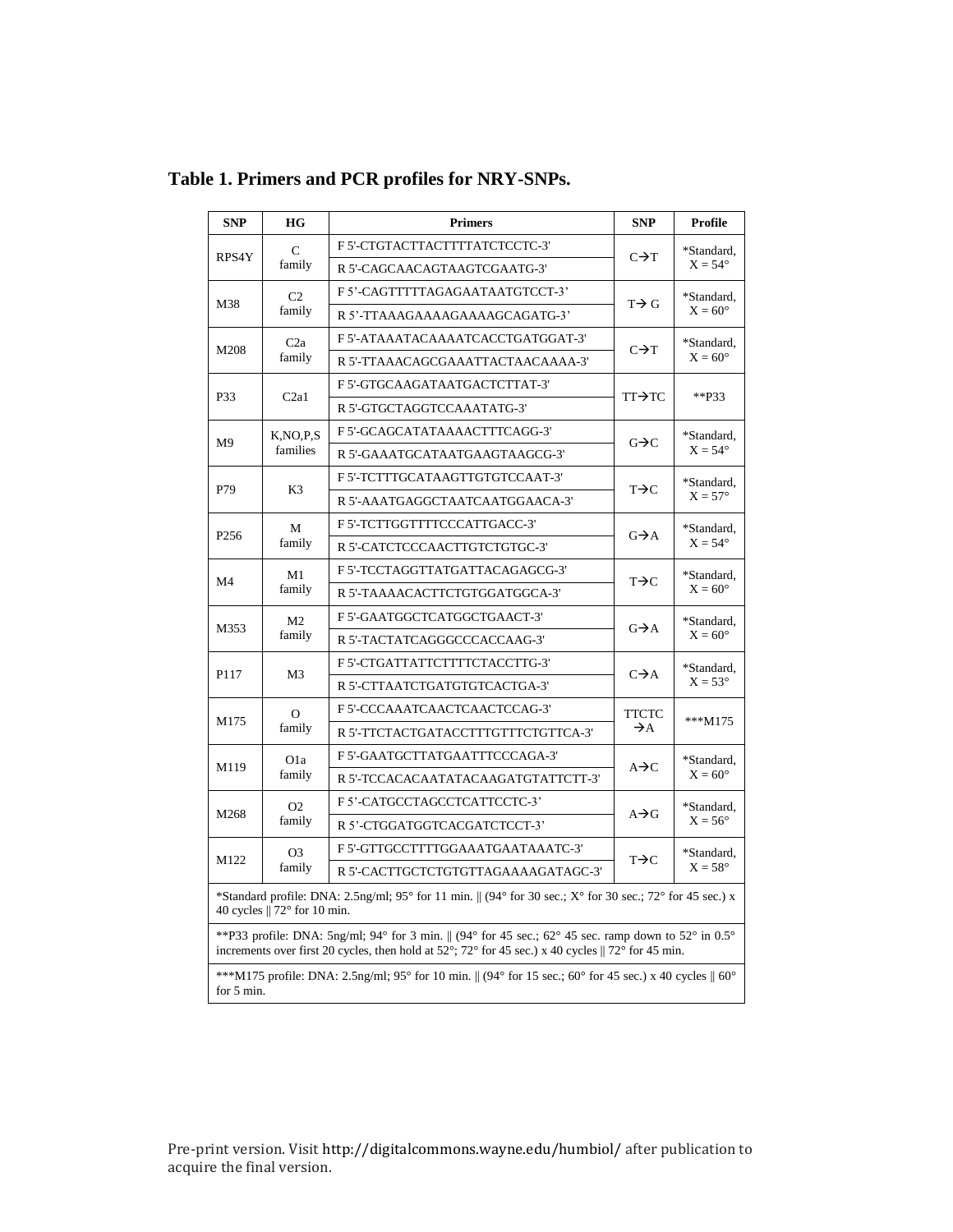# **Results**

NRY-STR genetic distance data, which is summarized in Table 4, and the resulting multi-dimensional scaling (MDS) plot, seen in Figure 2, show four of the five Fijian populations grouped relatively intermediate between the Polynesian and Melanesian clusters. However, the four central Fijian populations were neither as clearly intermediate between the Polynesian and Melanesian clusters nor as tightly clustered themselves for the NRY-STRs as they were for the mtDNA HVS1 region. The additional Rotuman samples included in the present study shifted Rotuma somewhat closer to the Lau Islands and the Fijian centroid compared to prior results (Shipley et al. 2015). Rotuma had the second lowest number of different haplotypes (17), the lowest gene diversity  $(0.53 +/-$ 0.30), and the lowest mean number of pairwise differences  $(4.75 +1.24)$ . These results are almost identical to Samoa at, respectively, 17, 0.53 +/- 0.30, and 4.77 +/- 2.43. AMOVA of the NRY-STR haplotypes of the Fijian populations including Rotuma showed significant genetic structure ( $p = 0.00$ ) and 5.59% variation among populations, and AMOVA excluding Rotuma still showed significant genetic structure ( $p = 0.04$ ) and 3.89% variation among populations. The Lau Islands had the lowest number of different haplotypes (16), the second lowest gene diversity  $(0.70 + - 0.38)$ , and the second lowest mean number of pairwise differences  $(6.18 +/- 3.08)$ .



Pre-print version. Visit http://digitalcommons.wayne.edu/humbiol/ after publication to acquire the final version.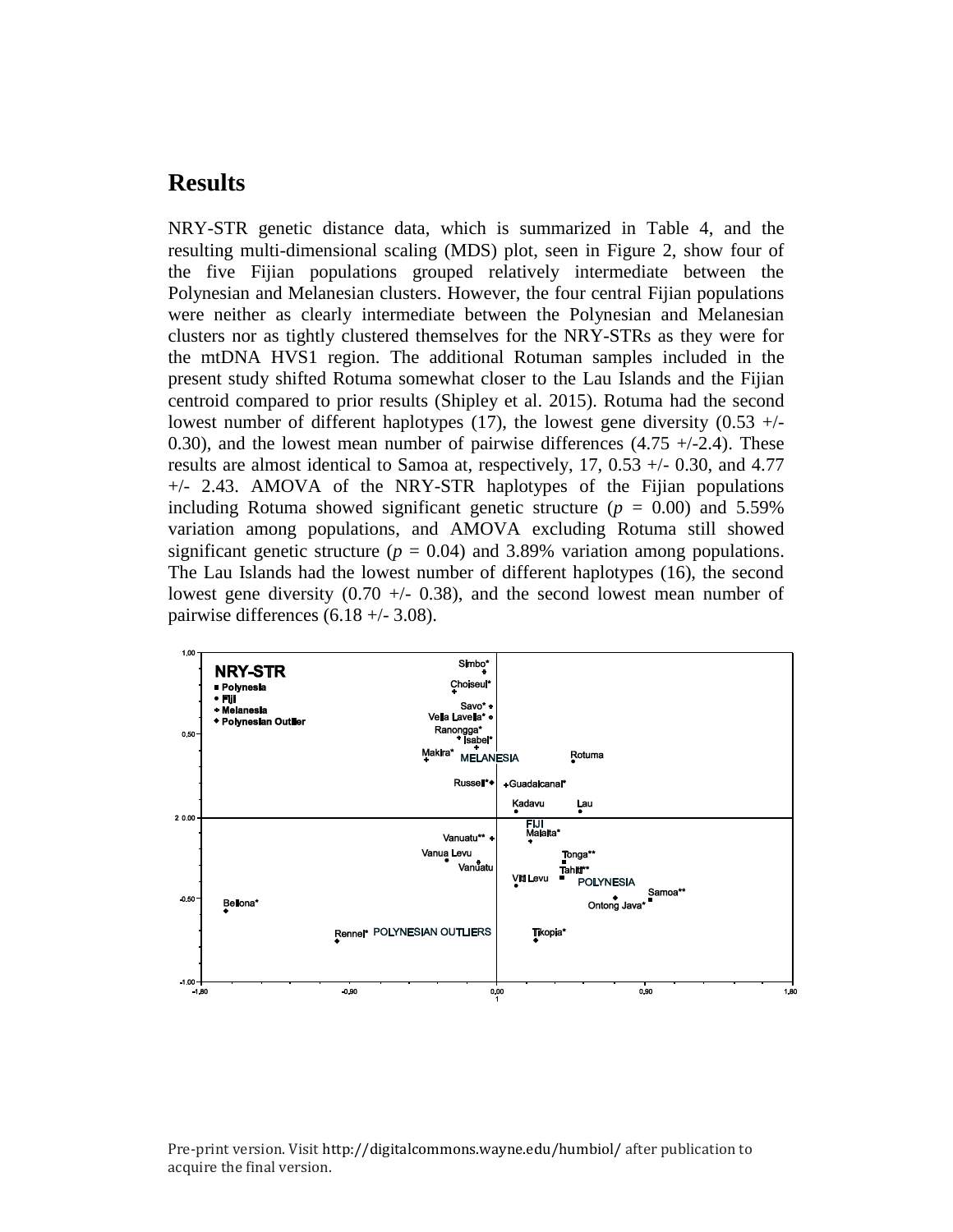**Figure 2. Two-dimensional monotonic MDS plot of Slatkin's linearized F**<sub>ST</sub> **genetic distance values based on nine NRY-STRs: 19, 385a, 385b, 389I, 389II, 390, 391, 392, and 393. "\*" denotes NRY-STR data from the literature (Delfin et al. 2012); "\*\*" denotes NRY-STR data provided by AJR. Final stress = 0.15; r = 0.90.**



**Figure 3. Two-dimensional monotonic MDS plot of Slatkin's linearized F**<sub>ST</sub> **genetic distances based on mtDNA HVS1 sequences. "\*" denotes mtDNA**  data from the literature (Delfin et al. 2012). Final stress  $= 0.10$ ;  $r = 0.89$ .

NRY-SNP haplogroup frequencies, which are summarized in Table 2, show that, among specific Asian haplogroups, the O3 family had the highest frequency (accounting for 51.2% of Asian haplogroups), while among specific Melanesian haplogroups, the Melanesian M1 family had the highest frequency at 27.2%. However, an examination of individual island populations revealed substantial heterogeneity, with the western islands of Viti Levu (7.0% Asian, 93.0% Melanesian), Vanua Levu (25.0% Asian, 75.0% Melanesian), and Kadavu (25.0% Asian, 75.0% Melanesian) exhibiting relatively higher frequencies of Melanesian NRY-SNP haplogroups, and the northern island of Rotuma (81.0% Asian, 19.0% Melanesian) and the eastern Lau Islands (50.0% Asian, 50.0% Melanesian) exhibiting relatively higher frequencies of Asian NRY-SNP haplogroups. Further, Viti Levu exhibited a remarkably high frequency, 30.2%, of Melanesian M1 family NRY-SNP haplogroups, while Rotuma exhibited a remarkably high frequency, 76.2%, of Asian O3 family NRY-SNP haplogroups.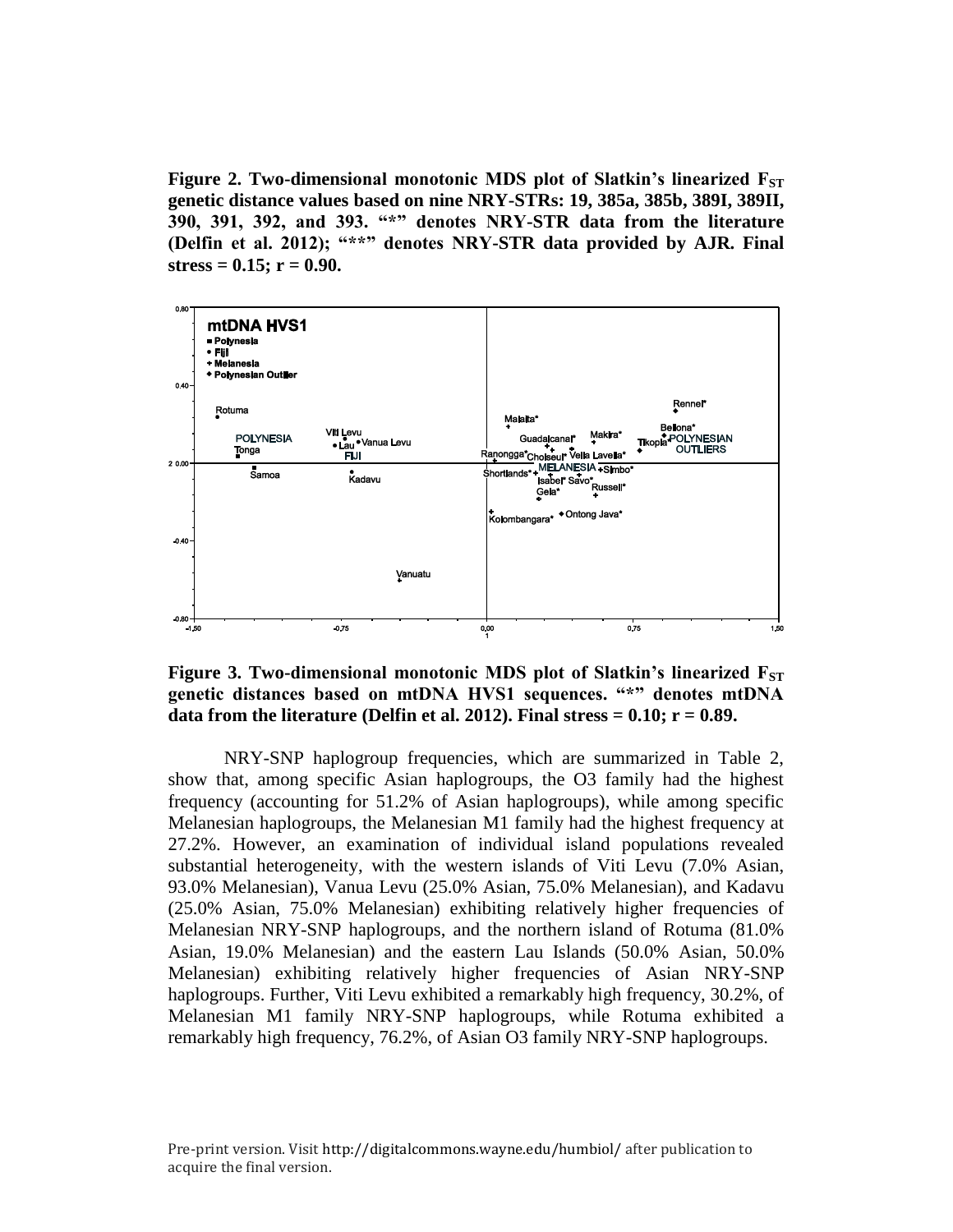**Table 2. NRY-SNP haplogroup frequencies for five Fijian island populations. Characterizations of haplogroups as Asian, Asian-Descended, Polynesian, and Near Oceanic Melanesian are based on Kayser et al. (2006) and Deflin et al. (2012).**

|                    |    |                 | <b>Frequencies of</b><br><b>Asian and Asian-</b><br><b>Descended</b><br><b>Haplogroups</b> | Freq. of a<br>Melanesian-<br><b>Descended</b><br>Polynesian<br>Haplogroup | <b>Frequencies of Near Oceanic Melanesian Haplogroups</b>             |        |                          |              |                |         |                |  |
|--------------------|----|-----------------|--------------------------------------------------------------------------------------------|---------------------------------------------------------------------------|-----------------------------------------------------------------------|--------|--------------------------|--------------|----------------|---------|----------------|--|
| Population         | z  | O1a family-M119 | O3 family-M122                                                                             | $C2a1-P33$                                                                | or P family; K-<br>K, NO, S family, or P fan<br>M9*(xP256, P79, M175) | K3-P79 | M-P256*(xM4, M353, P117) | M1 family-M4 | M2 family-M353 | M3-P117 | C2-M38*(xM208) |  |
| Viti Levu          | 43 |                 | 0.047                                                                                      | 0.023                                                                     | 0.163                                                                 | 0.047  | 0.093                    | 0.302        | 0.070          |         | 0.256          |  |
| Vanua Levu         | 12 |                 | 0.083                                                                                      | 0.167                                                                     | 0.333                                                                 |        |                          |              | 0.333          |         | 0.083          |  |
| Kadavu             | 8  | 0.250           |                                                                                            |                                                                           | 0.500                                                                 |        |                          | 0.125        |                |         | 0.125          |  |
| <b>Lau Islands</b> | 16 | 0.063           | 0.250                                                                                      | 0.188                                                                     | 0.125                                                                 | 0.063  | 0.063                    | 0.063        |                | 0.063   | 0.125          |  |
| Rotuma             | 21 |                 | 0.762                                                                                      | 0.048                                                                     | 0.143                                                                 | 0.048  |                          |              |                |         |                |  |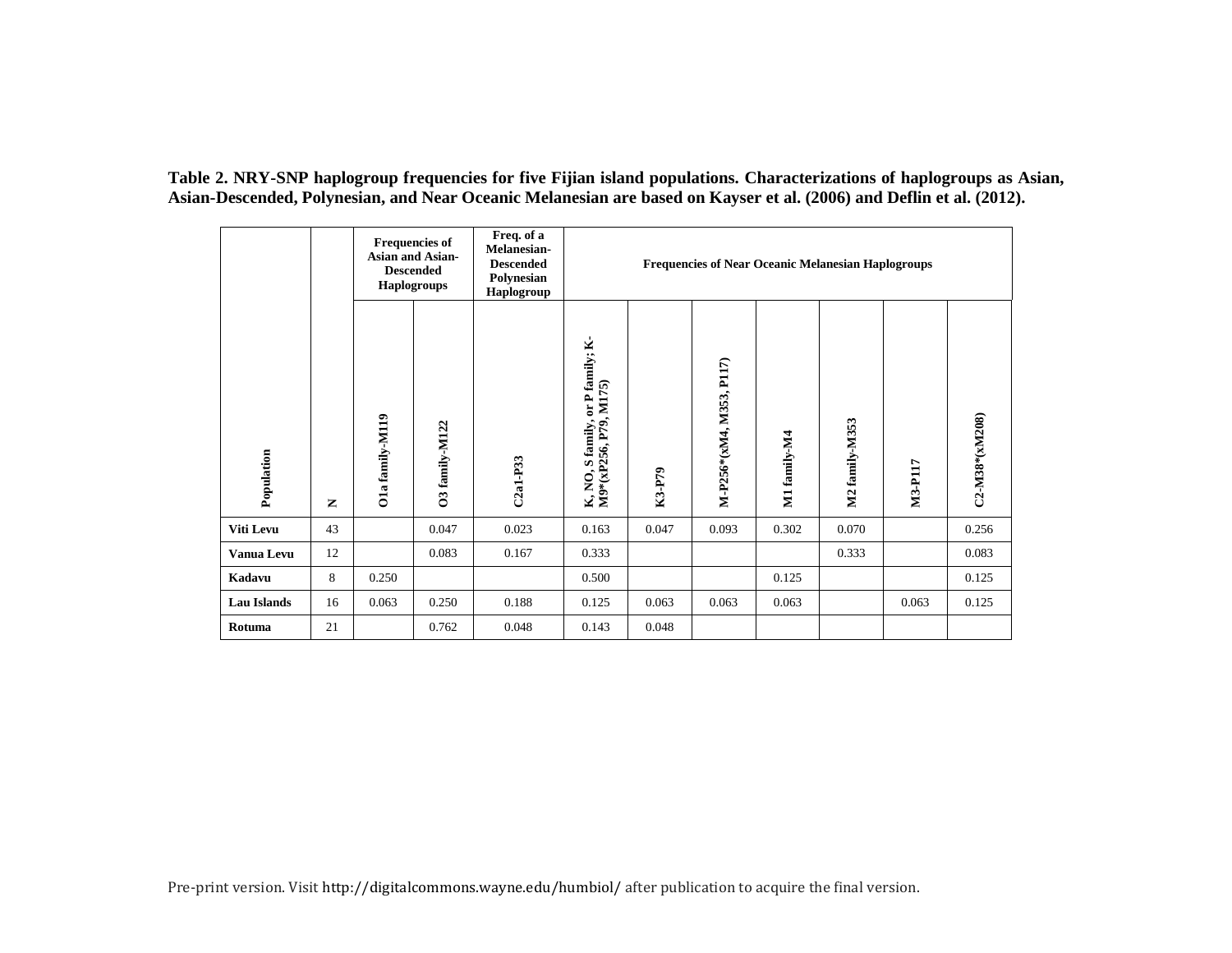**Table 3. MtDNA haplogroup frequencies for five Fijian island populations. Characterizations of haplogroups as Asian, Asian-Descended, and Melanesian are based on Friedlaender et al. (2007) and Van Oven and Kayser (2009).**

|                   |    | <b>Frequencies of Asian and</b><br><b>Asian-Descended</b><br><b>Haplogroups</b> |        |         | <b>Frequencies of Melanesian Haplogroups</b> |       |       |          |       |       |  |
|-------------------|----|---------------------------------------------------------------------------------|--------|---------|----------------------------------------------|-------|-------|----------|-------|-------|--|
| Population        | Z  | <b>B4b1</b>                                                                     | B4a1a1 | B4a1a1a | Ple                                          | ఠ     | Qla2  | $\infty$ | M28   | M28a  |  |
| Viti Levu         | 22 |                                                                                 | 0.136  | 0.636   |                                              |       | 0.045 | 0.136    |       | 0.045 |  |
| <b>Vanua Levu</b> | 21 |                                                                                 |        | 0.762   | 0.095                                        | 0.095 |       | 0.048    |       |       |  |
| Kadavu            | 21 |                                                                                 | 0.095  | 0.619   |                                              |       |       |          |       | 0.286 |  |
| Lau Islands       | 22 |                                                                                 | 0.136  | 0.682   |                                              | 0.045 |       | 0.091    | 0.045 |       |  |
| Rotuma            | 39 | 0.077                                                                           | 0.051  | 0.821   |                                              |       |       |          |       | 0.051 |  |

MtDNA HVS1 genetic distance data, which is summarized in Table 4, and the resulting MDS plot, seen in Figure 3, show four of the five Fijian populations grouped clearly intermediate between the Polynesian and Melanesian clusters, with the Rotumans clearly grouping with the Polynesians. In particular, the four core Fijian island populations were much more clearly intermediate between the Polynesian and Melanesian populations and much more tightly clustered for the mtDNA HVS1 region than they were for the NRY-STRs. The additional Rotuman samples did not significantly shift Rotuma relative to the Fijian centroid compared to prior results (Shipley et al. 2015). Specifically, Rotuma grouped strongly with Polynesia (Rotuma-Polynesia  $F_{ST} = 0.00$ , Rotuma-Melanesia  $F_{ST} =$ 0.46), while the other four Fijian populations formed a close group between Polynesia and Melanesia (Fijian Group-Polynesia  $F_{ST} = 0.10$ , Fijian Group-Melanesia  $F_{ST} = 0.25$ ). AMOVA of the mtDNA HVS1 haplotypes of the Fijian populations including Rotuma showed significant genetic structure ( $p = 0.03$ ) and 3.91% variation among populations, but AMOVA excluding Rotuma did not show significant genetic structure  $(p = 0.45)$  and  $-0.29\%$  variation among populations.

MtDNA haplogroup frequencies, which are summarized in Table 3, show that, among specific Asian haplogroups, B4a1a1a had the highest frequency (accounting for 85.6% of all Asian haplogroups), while among specific Melanesian haplogroups, Q2 had the highest frequency (accounting for 51.5% of Melanesian haplogroups). Again, however, an examination of individual island populations revealed substantial heterogeneity, with the western islands of Viti Levu (77.3% Asian, 22.7% Melanesian), Vanua Levu (76.2% Asian, 23.8% Melanesian), and Kadavu (71.4% Asian, 28.6% Melanesian) exhibiting relatively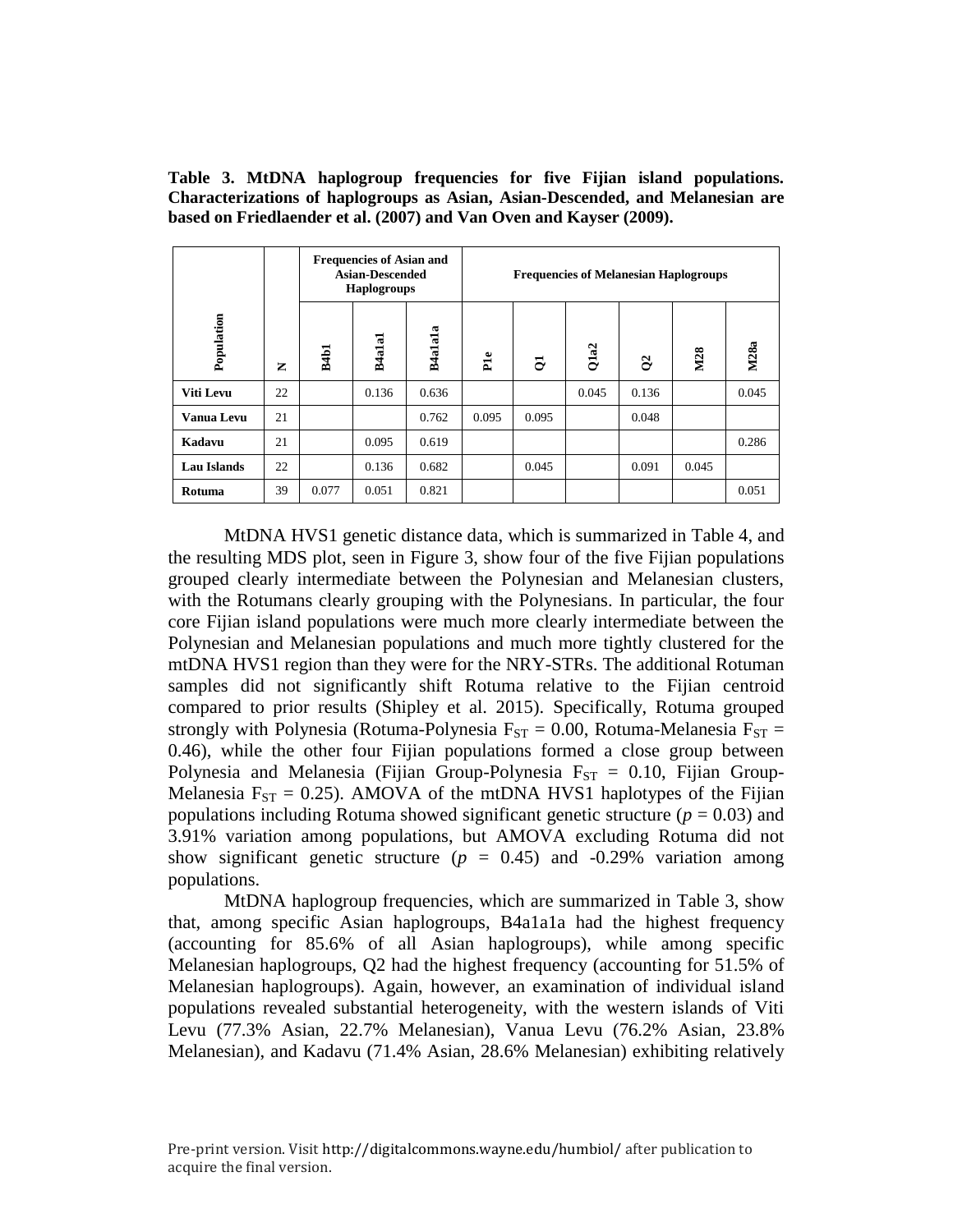higher frequencies of Melanesian NRY-SNP haplogroups, while the northern island of Rotuma (94.9% Asian, 5.1% Melanesian) and the eastern Lau Islands (81.8% Asian, 18.2% Melanesian) exhibiting relatively higher frequencies of Asian mtDNA haplogroups. Further, Kadavu exhibited a remarkably high frequency, 28.6%, of the Melanesian M28a mtDNA haplogroup, while Rotuma exhibited the highest frequency, 82.1%, of the Asian B4a1a1a mtDNA haplogroup.

## **Discussion**

With this paper, we present the most comprehensive genetic characterization to date of five Fijian island populations: Viti Levu, Vanua Levu, Kadavu, the Lau Islands, and Rotuma, including NRY and mtDNA haplotypes and haplogroups, all of which is summarized in Table 4. Our findings confirm that, as a whole, Fijians are genetically intermediate between Melanesians and Polynesians, which reflects a settlement process involving genetic admixture over time. Our data also show that individual Fijian island populations exhibit significant genetic structure reflecting different settlement experiences in which Rotumans and the Lau Islanders were more heavily genetically influenced by Polynesians, while Viti Levuans, Vanua Levuans, and Kadavuans were more heavily genetically influenced by Melanesians. In particular, Rotumans and Lau Islanders have, respectively, 81.0% and 50.0% Asian (or Asian-descended) or Polynesian NRY-SNP haplogroups, which is more similar to Polynesians (77.0% (Delfin et al. 2012)), while Viti Levuans, Vanua Levuans, and Kadavuans have, respectively, 7.0%, 25.0%, and 25.0% Asian (or Asian-descended) or Polynesian NRY-SNP haplogroups, which is more similar to Near Oceanic Melanesians (15.5% (Delfin et al. 2012)). Further, Rotumans and Lau Islanders have, respectively, 94.9% and 81.8% Asian (or Asian-descended) mtDNA haplogroups, which is again more similar to Polynesians (96.4% (Delfin et al. 2012)), while Viti Levuans, Vanua Levuans, and Kadavuans have, respectively, 77.3%, 76.2%, and 71.4% Asian mtDNA haplogroups, which is again more similar to Near Oceanic Melanesians (60.6% (Delfin et al. 2012)). Additionally, Rotuman mtDNA haplotypes group much more strongly with Polynesian mtDNA haplotypes than any other Fijian island population. On the other hand, Rotuman NRY-STR haplotypes group closer to Melanesian than to Polynesian mtDNA haplotypes. However, this anomaly is likely due to the fact that genetic drift has an inherently stronger effect on the Y chromosome.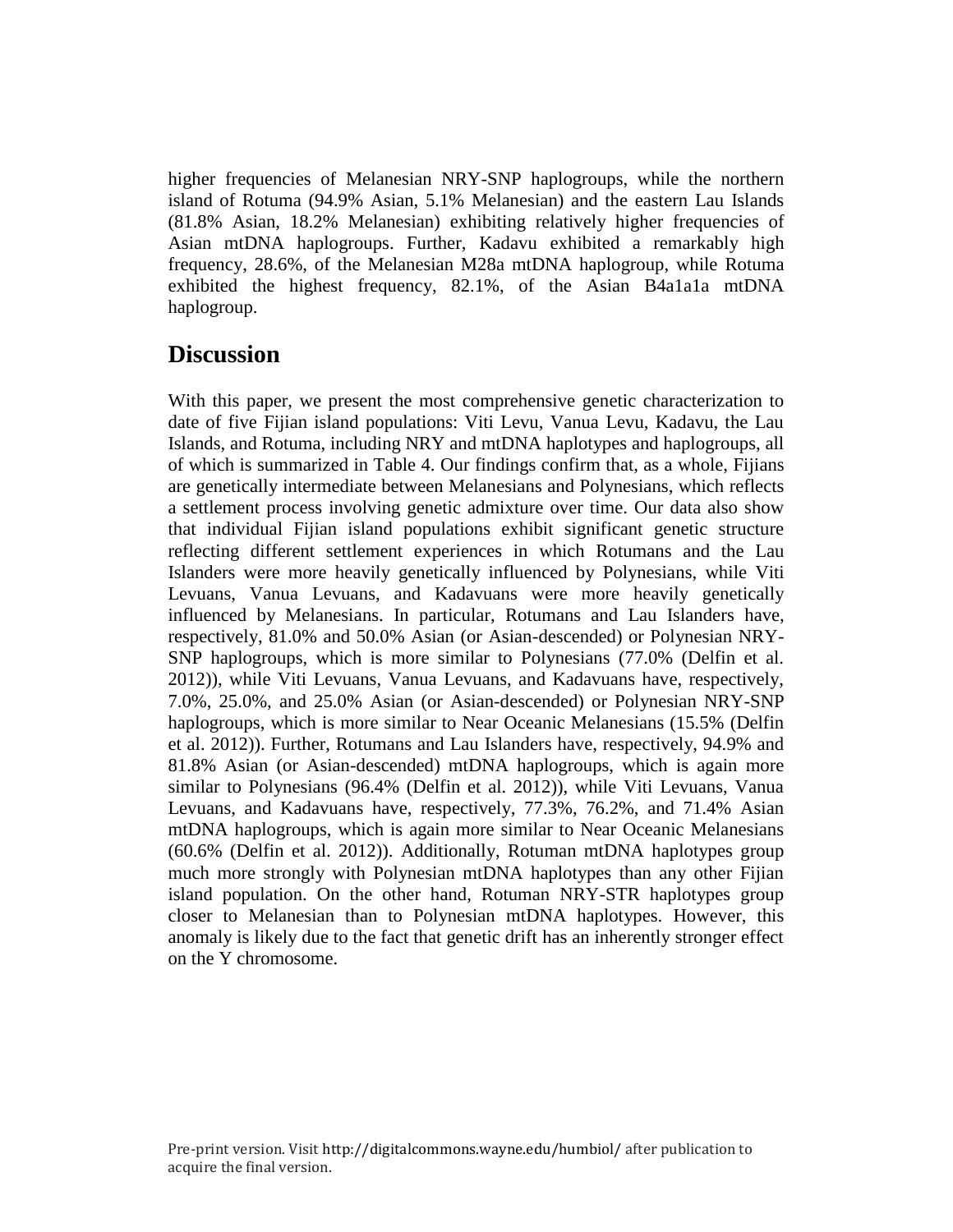**Table 4. Summary of genetic marker characterizations for five Fijian island populations, Melanesia, and Polynesia. Data for Melanesia and Polynesia are from Delfin et al. (2012).** 

|                    |                                                                                            | <b>NRY</b>                                                                                |                                       |                                                     | <b>MtDNA</b>                                                           |                                                                |                                       |                                              |  |
|--------------------|--------------------------------------------------------------------------------------------|-------------------------------------------------------------------------------------------|---------------------------------------|-----------------------------------------------------|------------------------------------------------------------------------|----------------------------------------------------------------|---------------------------------------|----------------------------------------------|--|
|                    | Asian,<br>Asian-                                                                           | <b>Near</b>                                                                               |                                       | <b>NRY-STR F<sub>st</sub></b> Distance              | Asian $\&$                                                             | <b>Melanesian</b><br>mtDNA<br>Haplogroup<br><b>Frequencies</b> | <b>MtDNA</b> $F_{st}$ Distance        |                                              |  |
| Population         | Descended,<br>&<br>Polynesian<br><b>NRY-SNP</b><br><b>Haplogroup</b><br><b>Frequencies</b> | <b>Oceanic</b><br><b>Melanesian</b><br><b>NRY-SNP</b><br>Haplogroup<br><b>Frequencies</b> | From<br>Polynesian<br><b>Centroid</b> | <b>From</b><br><b>Melanesian</b><br><b>Centroid</b> | Asian<br>descended<br>mtDNA<br><b>Haplogroup</b><br><b>Frequencies</b> |                                                                | From<br>Polynesian<br><b>Centroid</b> | From<br><b>Melanesian</b><br><b>Centroid</b> |  |
| <b>Melanesia</b>   | 0.155                                                                                      | 0.845                                                                                     | $- - -$                               | ---                                                 | 0.606                                                                  | 0.394                                                          | ---                                   | $---$                                        |  |
| Viti Levu          | 0.070                                                                                      | 0.930                                                                                     | 0.108                                 | 0.207                                               | 0.773                                                                  | 0.227                                                          | 0.080                                 | 0.257                                        |  |
| Vanua Levu         | 0.250                                                                                      | 0.750                                                                                     | 0.270                                 | 0.177                                               | 0.762                                                                  | 0.238                                                          | 0.069                                 | 0.230                                        |  |
| Kadavu             | 0.250                                                                                      | 0.750                                                                                     | 0.118                                 | 0.017                                               | 0.714                                                                  | 0.286                                                          | 0.185                                 | 0.261                                        |  |
| <b>Lau Islands</b> | 0.500                                                                                      | 0.500                                                                                     | 0.119                                 | 0.131                                               | 0.818                                                                  | 0.182                                                          | 0.043                                 | 0.261                                        |  |
| Rotuma             | 0.810                                                                                      | 0.190                                                                                     | 0.261                                 | 0.088                                               | 0.949                                                                  | 0.051                                                          | 0.000                                 | 0.456                                        |  |
| Polynesia          | 0.770                                                                                      | 0.230                                                                                     | ---                                   |                                                     | 0.964                                                                  | 0.036                                                          |                                       | ---                                          |  |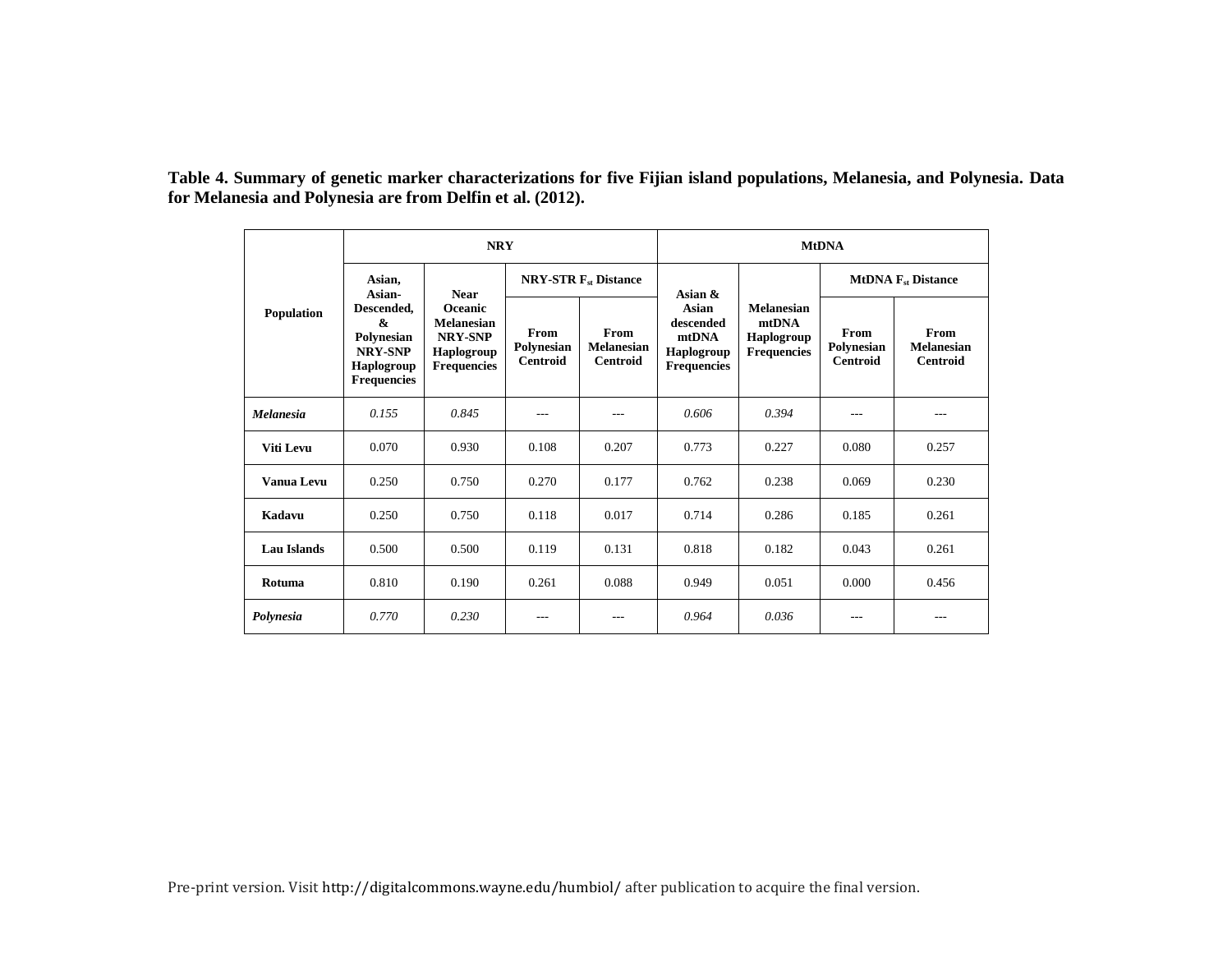Non-genetic evidence of the relative influences of Melanesia and Polynesia on Fiji as a whole and on the various Fijian island populations and nongenetic evidence for modifying the regional boundary relative to Fiji were discussed in the introduction. Our findings support the notion that Fiji is a special place–a "between place" (Kirch 2000:156)–between two great regions, and support non-genetic evidence and arguments for adjusting the Melanesia-Polynesia boundary line, and, in the interest of completeness, creating an intermediate or "Central Oceania" region within the NRO scheme to bring it into greater accordance with the field of genetic anthropology. As summarized in Figure 4, for the MPM scheme our data support moving the boundary so as to include Viti Levu, Vanua Levu, and Kadavu in Melanesia and so as to include Rotuma and the Lau Islands in Polynesia. For the NRO scheme, our data support locating Viti Levu, Vanua Levu, and Kadavu in Central Oceania (which would presumably extend westward to abut the traditional Near Oceania border), and locating Rotuma and the Lau Islands in Remote Oceania. This remedies the untenable situation of, for example, categorizing the populations of, e.g., the Santa Cruz Islands, Vanuatu, and western Fiji with the genetically very different populations of the eastern Pacific. More work is needed to more accurately characterize the genetics of the Pacific, and the adjustment we espouse may be further supplemented based on subsequent work. For example, while Rotuma is clearly genetically very similar to Polynesia, the Lau Islands are somewhat more genetically intermediate between Fiji and Polynesia and additional work could better determine its regional relationships and affiliation. Equally clear, however, is that regional definitions that do not take genetics into account will not accurately reflect all anthropological evidence.

We also note that while examining parental origins to identify samples for analysis, we found what appears to be exceptionally strong patrilocality among at least two of the Fijian populations. Specifically, of all the samples for which we knew both the mother's and father's birthplaces, for Kadavuans, 100% of fathers but only 42% of mothers were from Kadavu, and for Lau Islanders, 100% of fathers but only 57% of mothers were from the Lau Islands. In contrast, for Viti Levuans, 83% of fathers and 74% of mothers were from Viti Levu, and for Vanua Levuans, 96% of fathers and 91% of mothers were from Vanua Levu. For Rotumans, 98% of both fathers and mothers were from Rotuma, but this may reflect Rotuma's greater geographical isolation and correspondingly lower access to partners from other populations.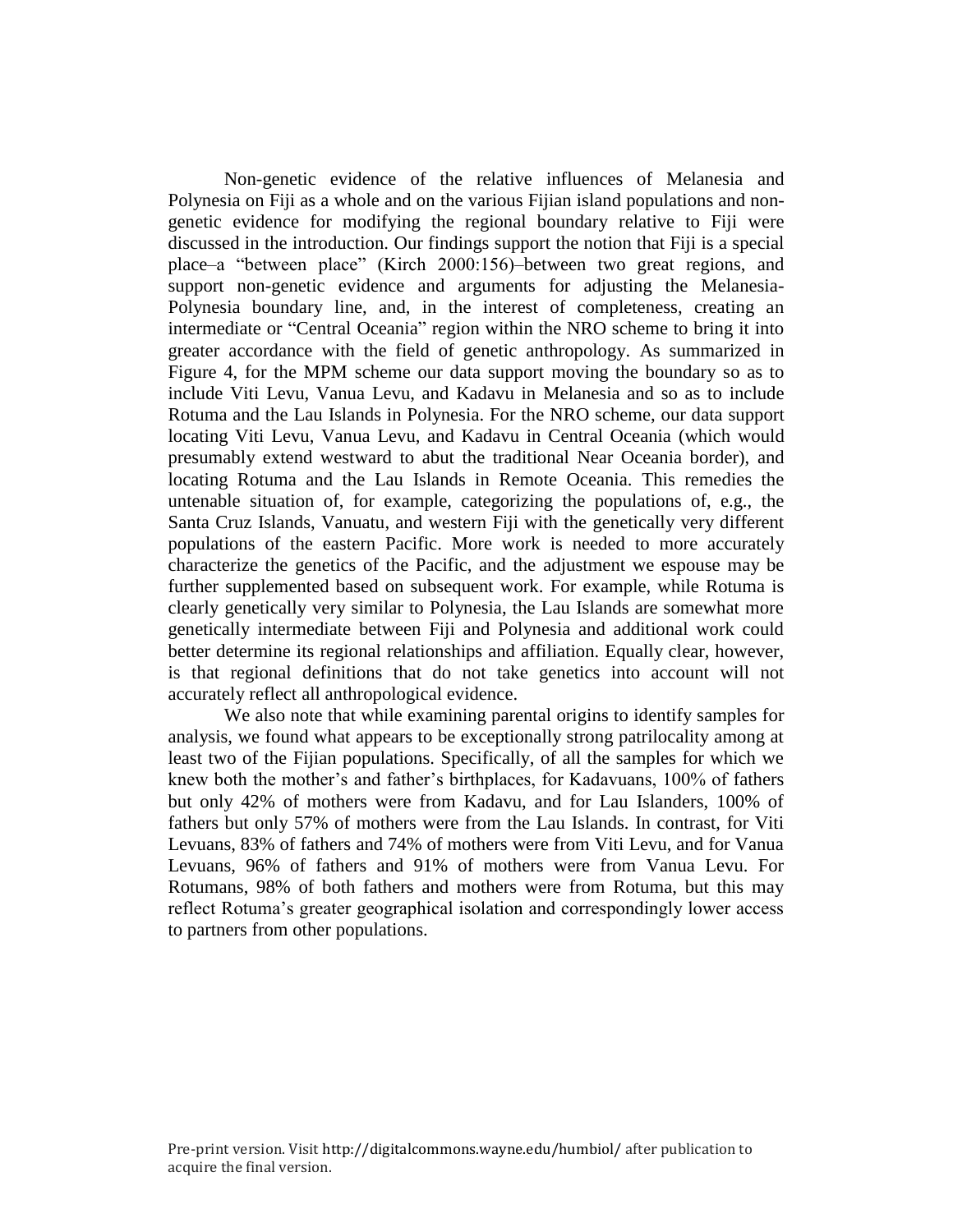

**Figure 4. Proposed change to the boundary between Melanesia and Polynesia relative to Fiji (or the eastern boundary of a proposed Central Oceania region), showing NRY-SNP (left pie charts) and mtDNA (right pie charts) haplogroup frequencies for five Fijian island populations. Near Oceanic Melanesian and Polynesian data are from Delfin et al. (2012).**

Our study has several limitations. First, although we increased our sample size for Rotuma, samples sizes for other populations could be larger. For the NRY-STR analysis in particular,  $N < 20$  for four of the five island populations, and  $N = 10$  for the Kadavuans. Second, most of our samples were collected from individuals on the campus of the University of the South Pacific in Suva, and these individuals may not be fully genetically representative of their home island populations. Third, our examination was limited to specific genetic markers on the Y chromosome and the HVS1 region of the mtDNA genome, and an examination of other markers and other regions of the human genome might yield different results. For example, we note that A16247G in the HVS1 region, which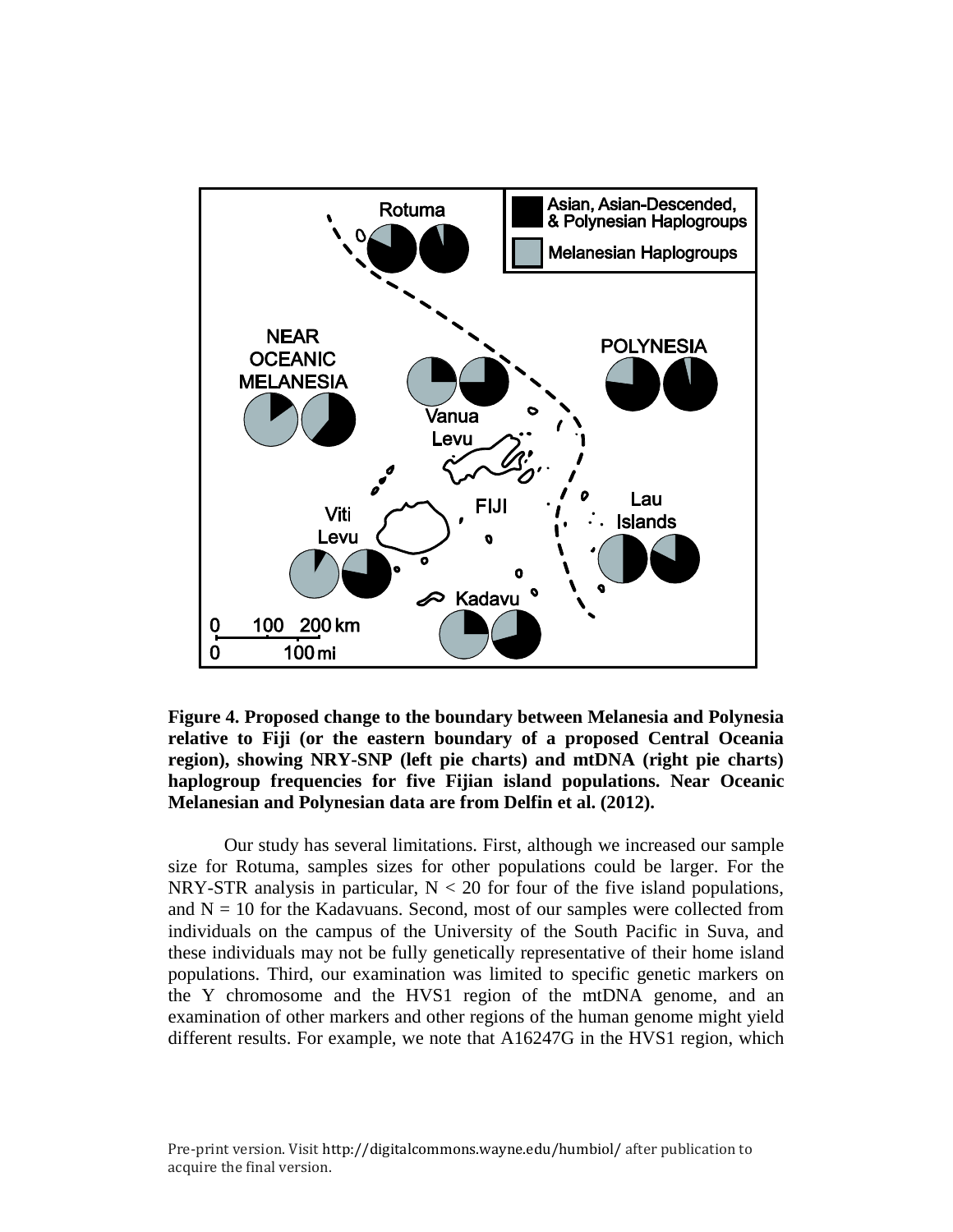we used to distinguish between the B4a1a1 and B4a1a1a haplogroups, has been found to back-mutate, (Duggan et al. 2013; Duggan et al. 2014), so some small portion of the participants identified as belonging to B4a1a1 may actually belong to B4a1a1a. Even if this is the case it would not change our conclusions, but sequencing and analyzing other portions of the mtDNA genome would clarify these haplogroup assignments. Relatedly, the diagnostic mutation for B4a1a1a recently changed to A6905G, but this is not within the HVS1 region so we have continued to use A16247G. Further, more work needs to be done to characterize autosomal markers in Pacific populations. With regard to Fiji, only one study has examined autosomal STRs, and it found that Fiji as a whole was most similar to Samoa, Hawaii, and Pohnpei (Lum et al. 1998), which supports to our broader findings and conclusions.

The results of this study contribute to understanding genetic structure among the Fijian island populations and the process of settling the region. Although prior studies treated the Fijians as genetically homogenous, we found important genetic differences among the various island populations that support non-genetic evidence for moving regional boundaries to within the Fijian archipelago. Data collection that does not take these differences into account could yield unreliable results, and regional boundaries that do not take them into account will not reflect all anthropological evidence. Thus, our findings support the continuing need for additional examination of individual island populations within Fiji in order to better understand the process of settling Fiji and of the surrounding regions.

### Acknowledgments:

We are grateful to Julio J. Mulero of Thermo Fisher Scientific, Inc., Taylor Smith, and Professor Alan Howard for their contributions to this project. We are also grateful to Hovey Williams LLP for its generous support of science and innovation.

Received 23 November 2015; revision uploaded 22 January 2016.

### **Literature Cited**

- Addison, D. J., and E. Matisoo-Smith. 2010. Rethinking Polynesians origins: A West-Polynesia Triple-I model. *Archaeol. Oceania* 45:1–12.
- Barnes, S. S., and T. L. Hunt. 2005. Samoa's pre-contact connections in West Polynesia and beyond. *J. Polyn. Soc.* 114:227–266.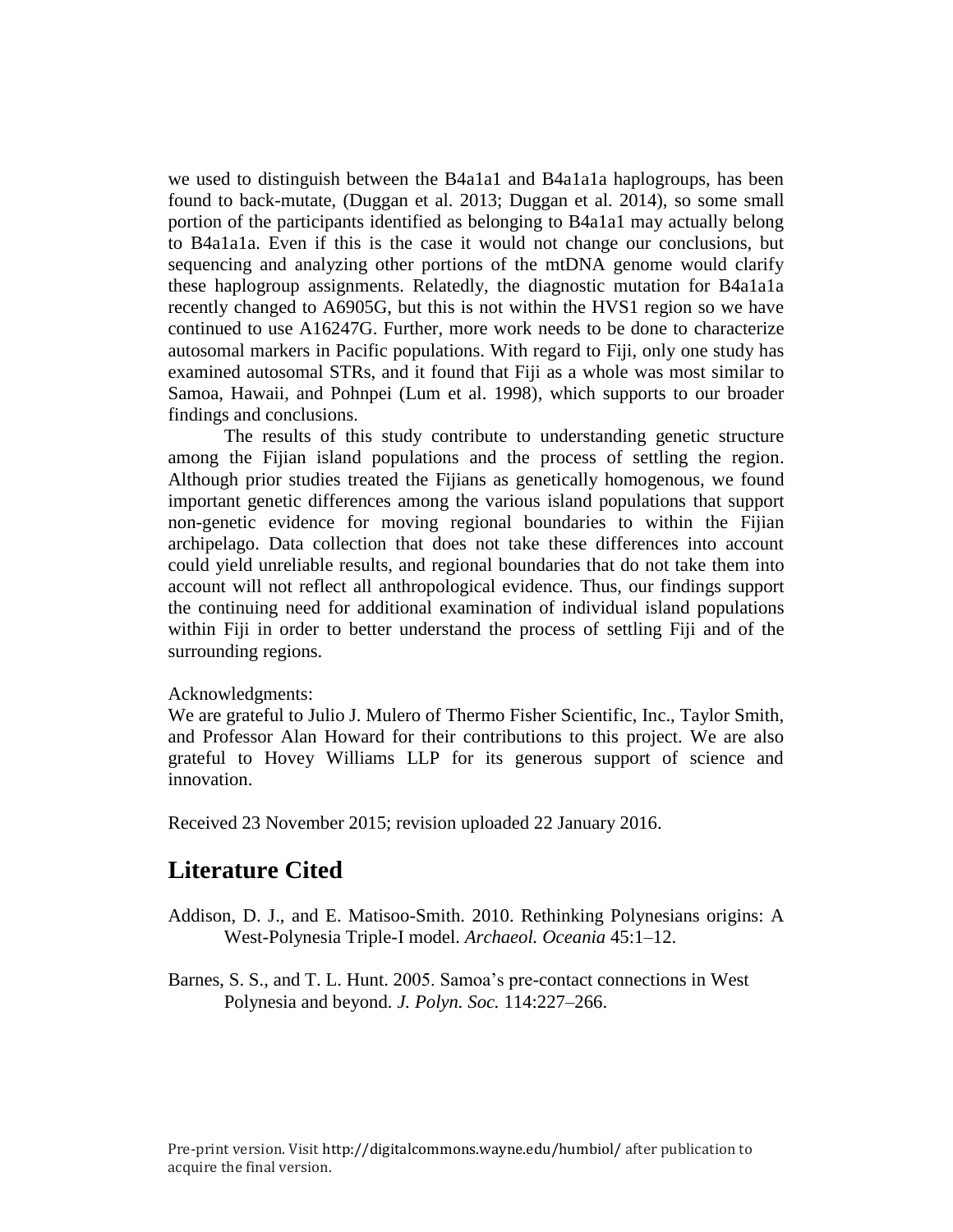- Best, S. 1984. *Lakeba: The prehistory of a Fijian island.* Ph.D. dissertation, Department of Anthropology, University of Auckland.
- Burley, D. V. 2013. Fijian polygenesis and the Melanesian/Polynesian divide. *Curr. Anthropol.* 54:436–462.
- Clark, G. 2003. Dumont d'Urville's Oceania. *J. Pac. Hist.* 38:155–161.
- Cox, M, A. J. Redd, T. M. Karafet et al. 2007. A Polynesian motif on the Y chromosome: Population structure in Remote Oceania. *Hum. Biol.* 79:525–535.
- Delfin, F., S. Myles, Y. Choi et al. 2012. Bridging near and remote Oceania: MtDNA and NRY variation in the Solomon Islands. *Mol. Biol. Evol.*  29:545–564.
- Duggan, A. T., B. Evans, F. R. Friedlaender et al. 2014. Maternal history of Oceania from complete mtDNA genomes: Contrasting ancient diversity with recent homogenization due to the Austronesian expansion. *Am. J. Hum. Gen.* 94:721–733.
- Duggan, A. T. and M. Stoneking. 2013. A highly unstable recent mutation in human mtDNA. *Am J. Hum. Genet.* 92:279–284.
- Duggan, A. T. and M. Stoneking. 2014. Recent development in the genetic history of East Asia and Oceania. *Curr. Opin. Genet. Dev.* 29:9–14.
- Dumont d'Urville, J.-S.-C. 1832. Sur les ıles du Grand Ocean. *Bulletin de la Societe de Geographie* 17:1–21.
- Excoffier, L., and S. Schneider. 2005. Arlequin Ver. 3.0: An integrated software package for population genetics data analysis. *Evol. Bioinform. Online* 1:47–50.
- Finney, B. 1994. The other one-third of the globe. *J. World Hist.* 5:273–297.
- Finney, B. 1996. Colonizing an island world. *Transactions of the American Philosophical Society, New Series* 86:71–116.
- Friedlaender, J., F. Friedlaender, J. Hodgson et al. 2007. Melanesian mtDNA complexity. *PLoS One* 2:e248.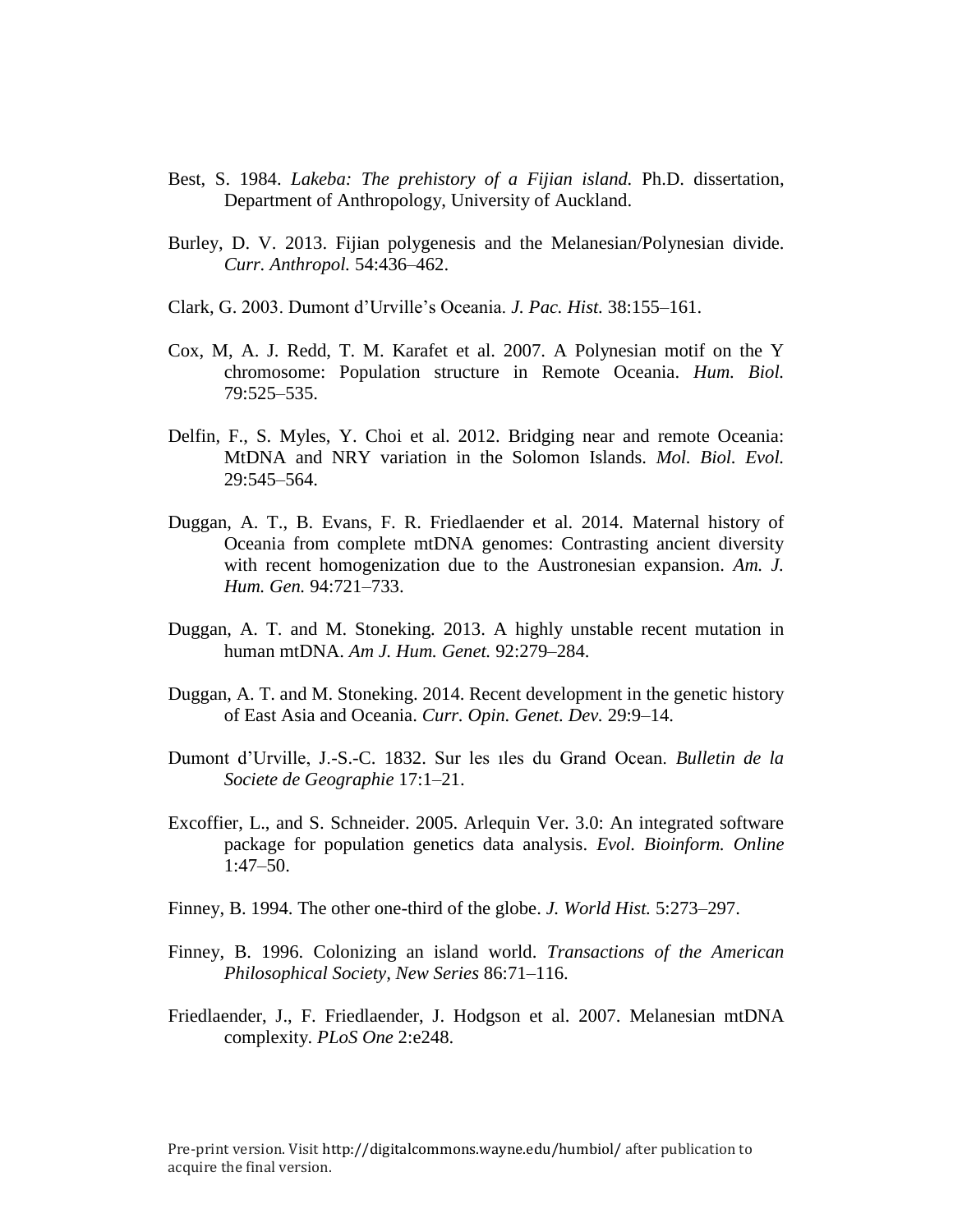- Geraghty, P. A. 1983. The history of the Fijian languages. *Oceanic Linguistics Special Publication, No.* 19:1–483.
- Geraghty, P. A. 1986. The sound system of Proto-Central-Pacific. In *FOCAL II: Papers from the Fourth International Conference on Austronesian Linguistics*, P. Geraghty, L. Carrington, and S. A. Wurm, eds. Canberra, Australia: The Australian National University, 289–312.
- Green, R. C. 1991. Near and Remote Oceania: Disestablishing 'Melanesia' in culture history. In *Man and a Half: Essays in Pacific Anthropology and Ethnobiology in Honour of Ralph Bulmer*, A. K. Pawley, ed. Auckland, New Zealand: The Polynesian Society, 491–502.
- Guiart, J. 1981. A Polynesian myth and the invention of Melanesia. *J. Polyn. Soc.*  91:139–144.
- Howard, A., and J. Rensel. 2007. *Island Legacy: A History of the Rotuman People*. Victoria, Canada: Trafford Publishing.
- Howells, W. W., and W. L. Moss. 1933. *Anthropometry and Blood Types in Fiji and the Solomon Islands*. New York, NY: American Museum of Natural History.
- Irwin, G. 1990. Human colonization and change in the Remote Pacific. *Curr. Anthropol.* 31:90–94.
- Kayser, M., S. Brauer, R. Cordaux et al. 2006. Melanesian and Asian origins of Polynesians: MtDNA and Y chromosome gradients across the Pacific. *Mol. Biol. Evol.* 23:2234–2244.
- Kirch, P. 2000. *On the Road of the Winds: An Archaeological History of the Pacific Islands before European Contact*. Berkeley, CA: University of California Press.
- Kirch, P. 2010. Peopling of the Pacific: A holistic anthropological perspective. *Annu. Rev. Anthropol.* 39:131–148.
- Linton, R. 1926. Ethnology of Polynesia and Micronesia. Guide, No. 6:1–3, 5– 187, 189–191. Chicago, IL: Field Museum of Natural History.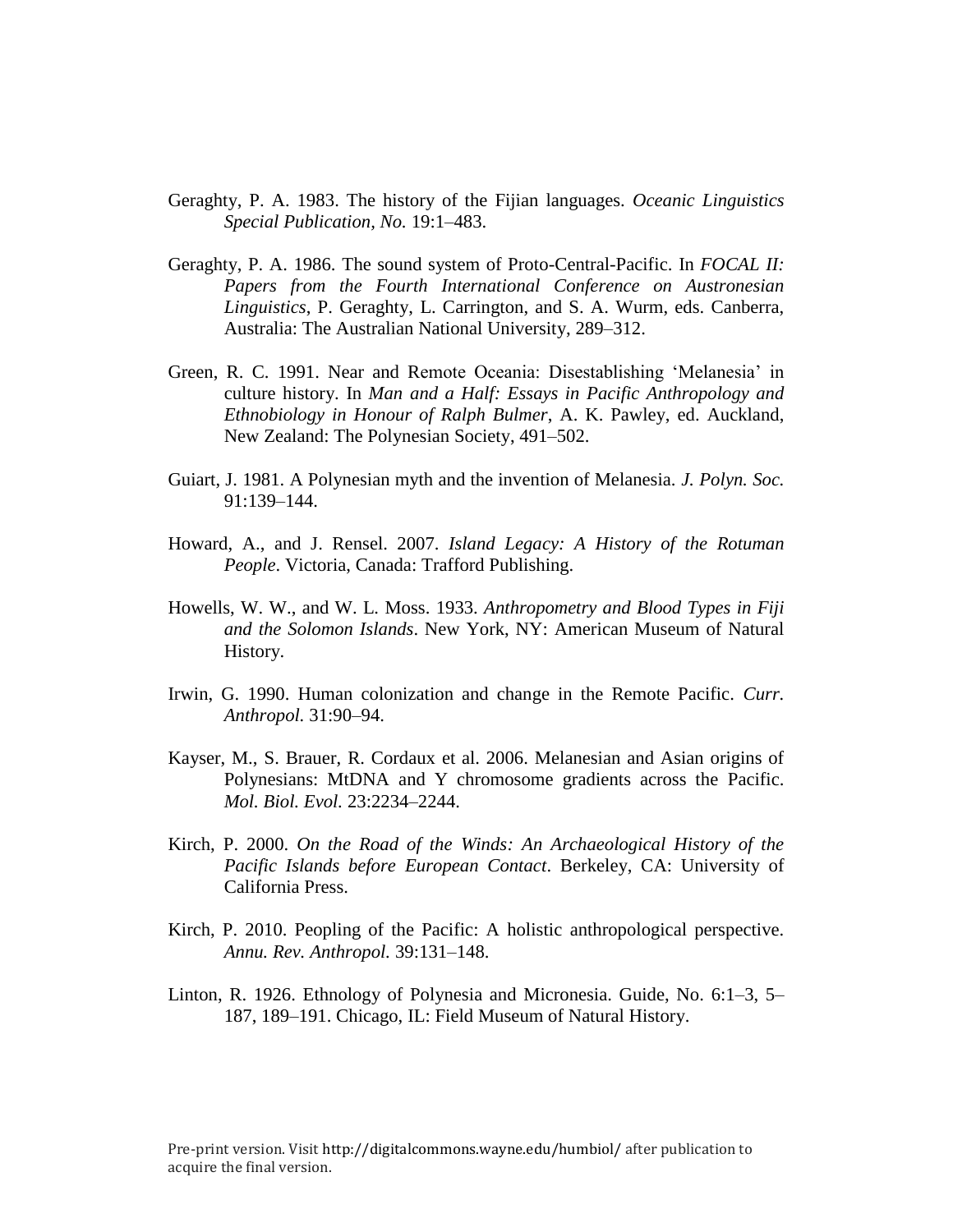- Lum, J. K., R. L. Cann, J. M. Martinson et al. 1998. Mitochondrial and nuclear genetic relationships among Pacific island and Asian populations. *Am. J. Hum. Genet.* 63:613–624.
- Mirabal, S, K. J. Herrera, T. Gayden et al. 2012. Increased Y-chromosome resolution of haplogroup O suggests genetic ties between the Ami aborigines of Taiwan and the Polynesian Islands of Samoa and Tonga. *Gene* 492:339–348.
- Pawley, A. and R. Green. 1973. Dating the Dispersal of the Oceanic Languages. *Oceanic Linguistics* 12:1–67.
- Reepmeyer, C., and G. Clark. 2010. Post-colonization interaction between Vanuatu and Fiji reconsidered: The re-analysis of obsidian from Lakeba Island, Fiji. *Archaeometry* 52:1–18.
- Redd, A., N. Takezaki, S. Sherry et al. 1995. Evolutionary history of the COII/tRNALys intergenic 9 base pair deletion in human mitochondrial DNAs from the Pacific. *Mol. Biol. Evol.* 12:604–615.
- Reich, D., N. Patterson, D. Campbell et al. 2012. Reconstructing Native American population history. *Nature 488*:370–374.
- Rutherford, J. S., M. J. Almond, and P. D. Nunn. 2012. Analysis of pottery samples from Bourewa, the earliest known Lapita site in Fiji. *Spectrochim. Acta A* 85:155–159.
- Sambrook, J., and D. W Russell. 2001. *Molecular Cloning: A Laboratory Manual*. New York, NY: Cold Spring Harbor Laboratory Press.
- Sheppard, P. J. 2011. Lapita colonization across the Near/Remote Oceania boundary. *Curr. Anthropol.* 52:799–840.
- Shipley, G. P., D. A. Taylor, A. Tyagi et al. 2015. Genetic structure among Fijian island populations. *J. Hum. Genet.* 60:69–75.
- Slatkin, M. 1995. A measure of population subdivision based on microsatellite allele frequencies. *Genetics* 139:457–462.
- Spriggs, M. 1984. The Lapita cultural complex: Origins, distribution, contemporaries and successors. *J. Pac. Hist.* 19:202–223.

Pre-print version. Visit http://digitalcommons.wayne.edu/humbiol/ after publication to acquire the final version.